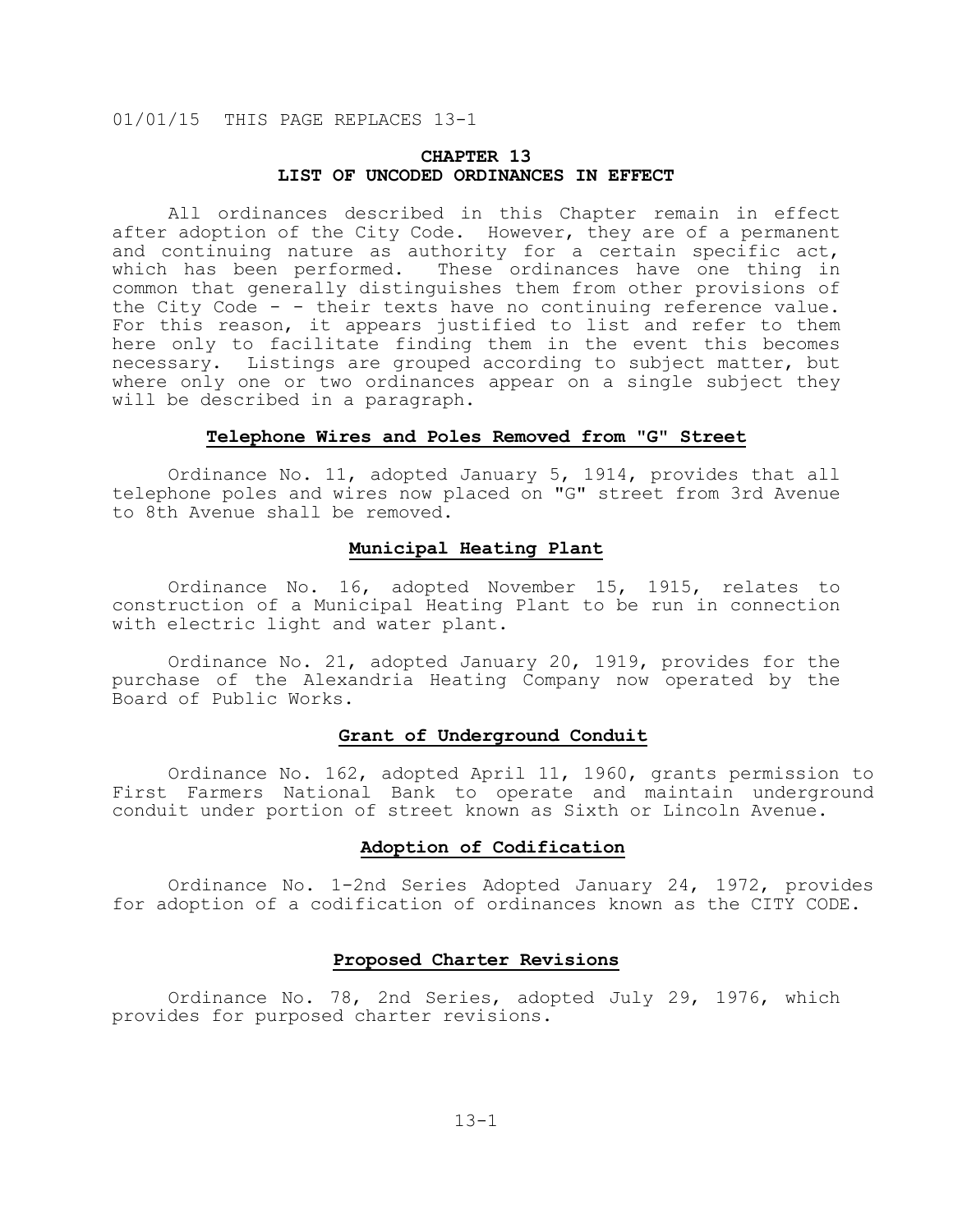#### **Absentee Ballot Precinct**

Ordinance No. 165-2nd Series, adopted July 28, 1980, provides for an Absentee Ballot Precinct and an Absentee Ballot Precinct Election Board.

#### **Building Setback From Pipeline Easements**

Ordinance No. 305, 2nd Series, adopted August 12, 1991, which requires new development be setback from pipeline locations.

## **90-Day Study Period and Moratorium on the Construction of New Wireless Telecommunication Towers and Antennas**

Ordinance No. 457, 2nd Series, adopted February 26, 2001, which is an interim ordinance establishing a 90-day study period<br>and moratorium on the construction of new wireless and moratorium on the construction of new wireless telecommunications towers and antennas, in the City of Alexandria.

# **Interim Ordinance Regarding Adult Entertainment Uses and Establishments**

Ordinance No. 525, 2<sup>nd</sup> Series, adopted December 8, 2003, which is an interim ordinance establishing a six (6) month prohibition regarding adult entertainment uses and establishments for review of the current City Code against the current state and federal laws.

# **Fee Schedule for Various Licenses and Permits for the City of Alexandria**

Ordinance No. 670, 2<sup>nd</sup> Series, adopted September 26, 2012, which establishes the fee schedule for various licenses and permits for the City of Alexandria.

#### **CenterPoint Energy Minnesgasco Franchise Fee**

Ordinance No. 531, 2<sup>nd</sup> Series, adopted January 26, 2004, which establishes a franchise fee for CenterPoint Energy Minnegasco of five percent of CenterPoint Energy Minnegasco's gross revenues.

# **An Interim Ordinance Establishing A 90-day Study Period and Moratorium on the Installation of Electronic Changeable Copy, Electronic Graphic Display, and Video Display Signs and Billboard Signs on Existing Permitted Signs and Billboards and the Issuance of Permits for Electronic Changeable Copy, Electronic Graphic Display and Video Display Signs and Billboard Signs in the City of Alexandria**

Ordinance No. 592, 2nd Series, adopted January 22, 2007, which prohibits the installation of the above and in Section 10.24 for 90 days.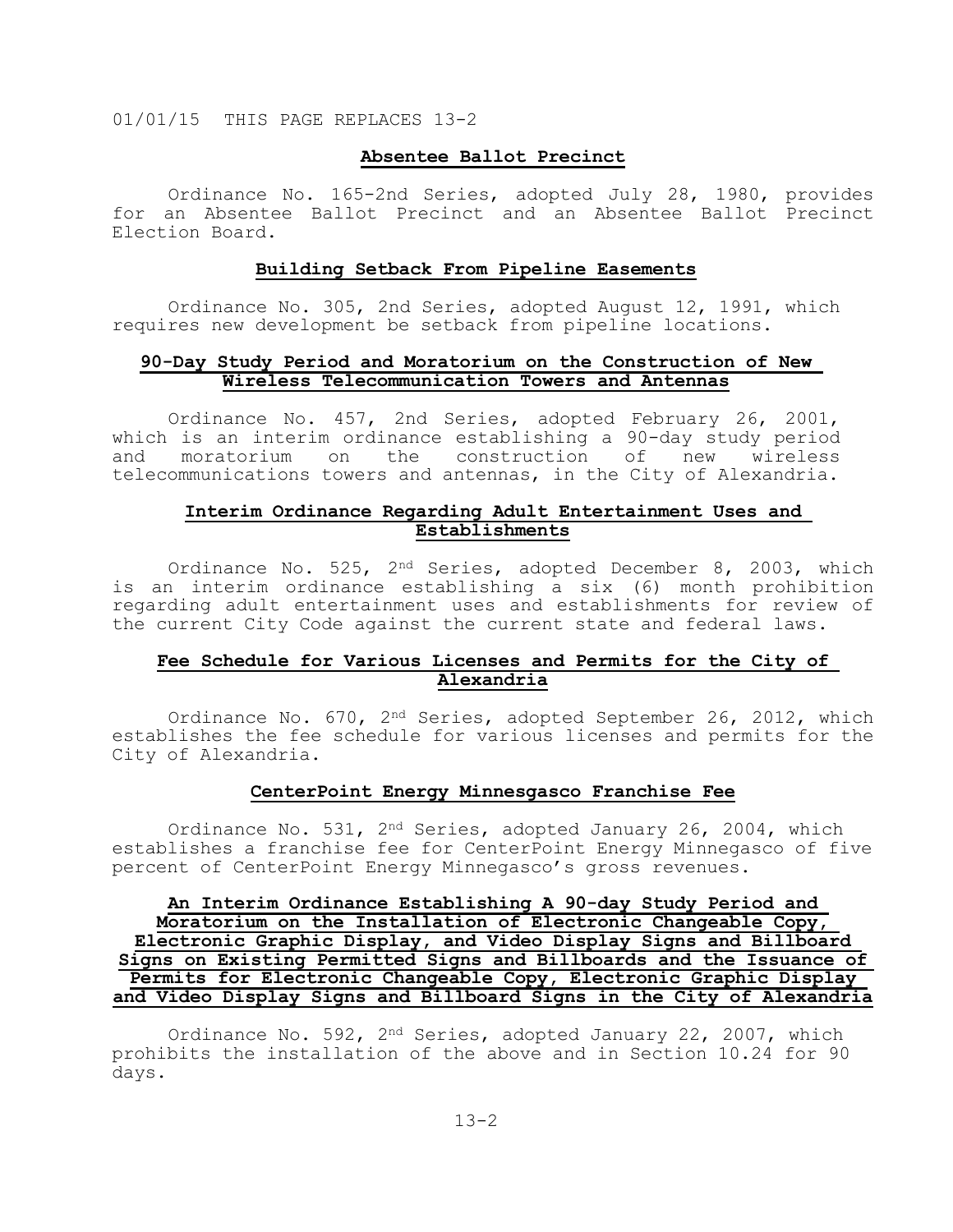# **An Interim Ordinance Extending the Study Period and Moratorium on the Installation of Electronic Changeable Copy, Graphic Display and/or Video Display Billboard and/or Off-Premise Signs and the Issuance of Permits Therefore, in the City of Alexandria**

Ordinance No. 603, 2<sup>nd</sup> Series, adopted April 23, 2007, which extends the study period from Ordinance No. 592.

## **An Ordinance Amending City Code Section 10.04 Subdivision 2 Rezoning Certain Areas as Identified by the Goals and Objectives in the 2007 Alexandria Comprehensive Plan**

Ordinance No. 609, 2<sup>nd</sup> Series, adopted October 8, 2007, which rezones areas in the City according to the Comprehensive Plan.

# **An Interim Ordinance Extending the Study Period and Moratorium on the Installation of Electronic Changeable Copy, Graphic Display and/or Video Display Billboard and/or Off-Premise Signs and the Issuance of Permits Therefore, in the City of Alexandria**

Ordinance No. 610, 2<sup>nd</sup> Series, adopted October 22, 2007, which extends the study period from Ordinance No. 592 and 603.

#### **An Ordinance Amending City Code Section 10.04 Subdivision 2 Rezoning Certain Areas in the Plat of "Heritage Industrial Park"**

Ordinance No. 617, 2nd Series, adopted March 10, 2008, which rezones areas in Heritage Industrial Park from I-B to B-1, and from I-1 to I-B.

# **An Ordinance Amending City Code Section 10.04 Subdivision 2 Rezoning Certain Areas in the Plat of "Johnson Island Addition", "Subdivision of that Portion of Alexandria Townsite Known as Mill Block", Unplatted Property North of the 3rd Avenue Right-of-Way and Unplatted Property North of "Johnson Island Addition"**

Ordinance No. 618, 2nd Series, adopted March 10, 2008, which rezones areas from B-1 to B-2.

# **An Ordinance Amending City Code Section 10.04, Subdivision 2 Rezoning Certain Areas Along 34th Avenue**

Ordinance No. 624, 2nd Series, adopted August 11, 2008, which rezones areas from R-2 to R-3.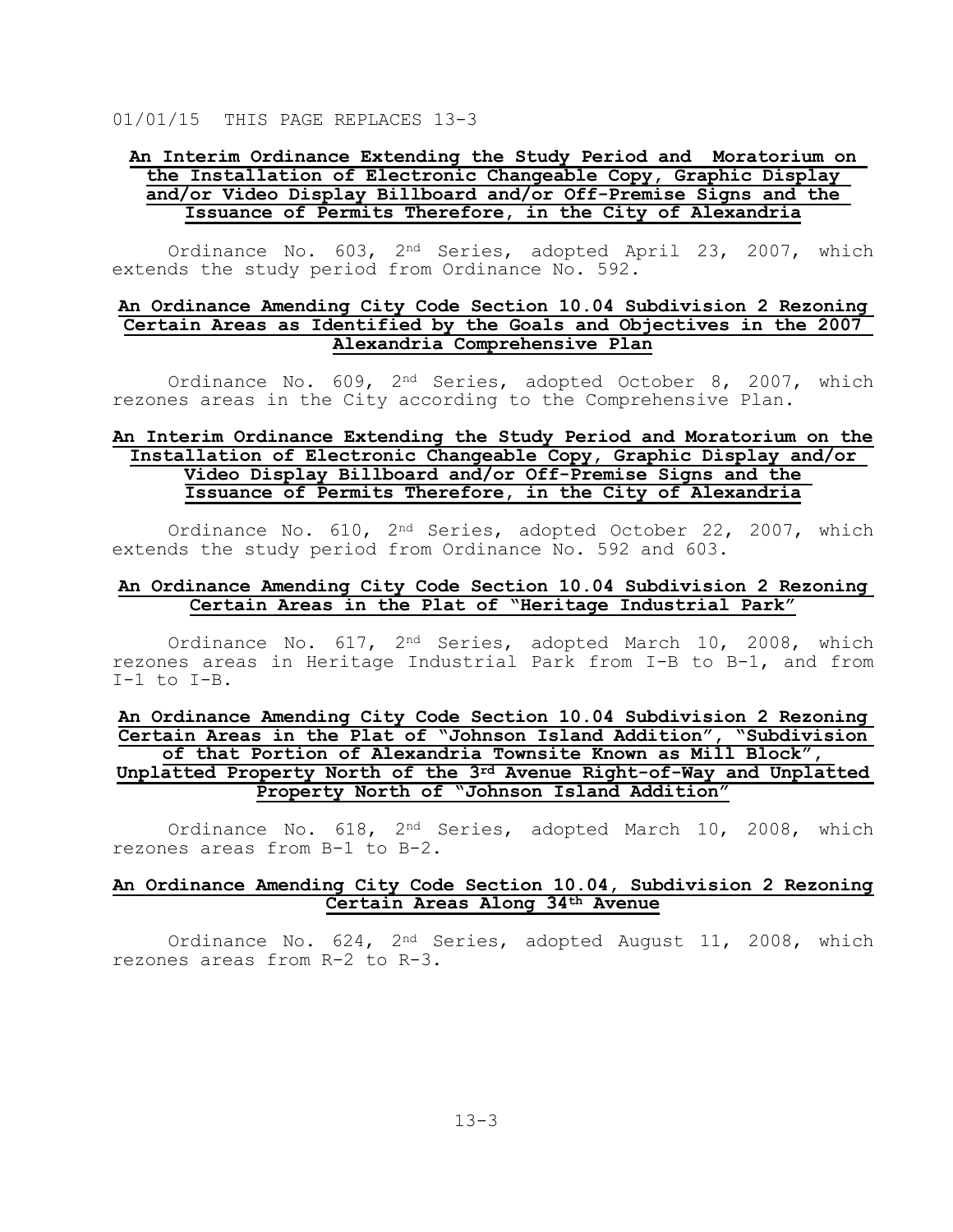#### **An Ordinance Amending City Code Section 10.04, Subdivision 2 Rezoning Certain Areas Along Nokomis Treet to Allow for a Mixed-Use Planning Unit Development (PUD)**

Ordinance No. 626, 2nd Series, adopted September 8, 2009, which rezones areas from B-1 to PUD.

# **An Ordinance Amending Code Code Section 10.04, Subdivision 2 Rezoning Certain Areas along the East side of CSAH 106/Pioneer Road (Knute Nelson) to Allow for a Mixed-Use Residential Planning Unit Development (PUD)**

Ordinance No. 628, 2<sup>nd</sup> Series, adopted November 10, 2008, which rezones areas from R-VA to PUD.

## **An Ordinance Amending City Code Section 10.04, Subdivision 2 Rezoning Certain Areas along the East side of CSAH 106/Pioneer Road (LBR Properties)**

Ordinance No. 629, 2<sup>nd</sup> Series, adopted November 10, 2008, which rezones areas from B-1 to R-3.

# **An Ordinance Amending City Code Section 10.04, Subdivision 2 Rezoning Certain Areas Along Oak Street**

Ordinance No. 644, 2nd Series, adopted August 10, 2009, which rezones property from R-1 to R-2.

## **An Ordinance Amending City Code Section 10.04, Subdivision 2 Rezoning Certain Areas Along Glenn Road**

Ordinance No. 655, 2<sup>nd</sup> Series, adopted February 8, 2010, which rezones property from B-1 Single Family Residential to B-1 General Business.

# **An Ordinance Amending City Code Section 10.04, Subdivision 2 Rezoning Certain Areas Along Fillmore, Elm And Douglas Streets, Between Seventh and Ninth Avenues To Allow For A Planned Unit Development (PUD)**

Ordinance No. 658, 2nd Series, adopted August 9, 2010, which rezones property from R-2 Single and Two-Family Residential to PUD Planned Unit Development.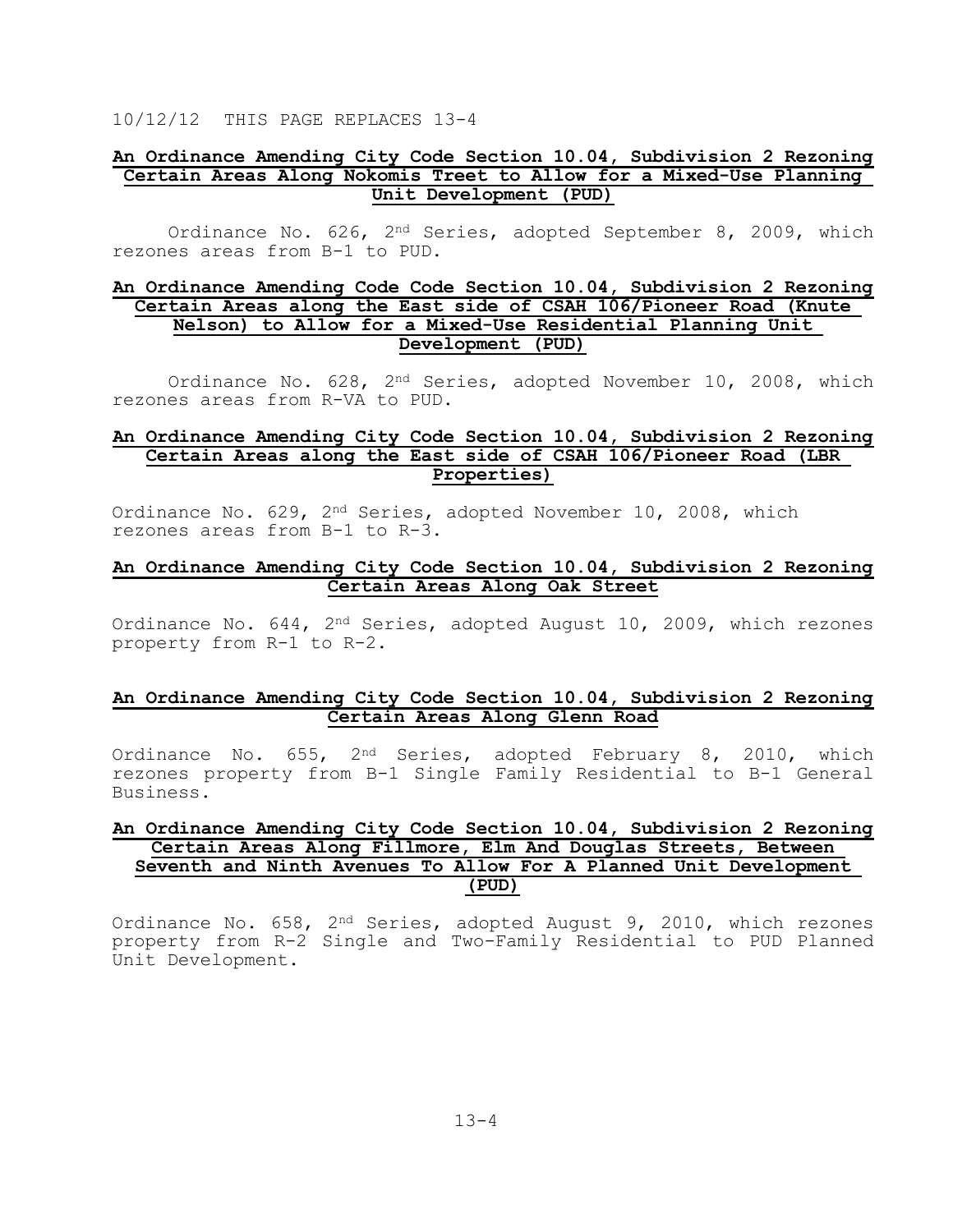#### **An Ordinance Amending City Code Section 10.04, Subdivision 2 and the City's Comprehensive Plan by Rezoning Certain Areas Along the West Side of Dakota Street**

Ordinance No. 663, 2<sup>nd</sup> Series, adopted October 12, 2010, which rezones property from I-1 Light Industrial to B-1 General Business.

## **An Ordinance Amending City Code Section 10.04, Subdivision 2 Rezoning Certain Areas Along 17th Avenue East To Allow For A Planned Unit Development (PUD)**

Ordinance No. 669, 2nd Series, adopted June 13, 2011, which rezones property from R-B Residential Business to PUD Planned Unit Development.

# **An Ordinance Relating to Criminal History Background for Applicants for City Employment and City Licenses, City of Alexandria, Minnesota**

Ordinance No. 676, 2<sup>nd</sup> Series, adopted June 11, 2012, which establishes regulations for employment background checks for employees.

# **An Ordinance Amending City Code Section 10.04, Subdivision 2 Rezoning Certain Areas Along the East Side of Pioneer Road/Arbor Crossing (Stonemanor) To Allow For A Planned Unit Development (PUD)**

Ordinance No. 678, 2nd Series, adopted September 24, 2012, which rezones property from R-3 Medium Density Residential to PUD Planned Unit Development.

# **An Ordinance Amending City Code Section 10.04, Subdivision 2 Rezoning Certain Areas Along McKay Avenue between Sixth Avenue and Ninth Avenue**

Ordinance No. 684, 2<sup>nd</sup> Series, adopted June 24, 2013, which rezones property from R-3 Medium Density Residential to B-1 General Business.

# **An Ordinance Amending City Code Section 10.04, Subdivision 2 Rezoning Certain Areas Along Trunk Highway 29 North Frontage Road**

Ordinance No. 685, 2<sup>nd</sup> Series, adopted June 24, 2013, which rezones property from R-1 Single Family Residential to B-1 General Business.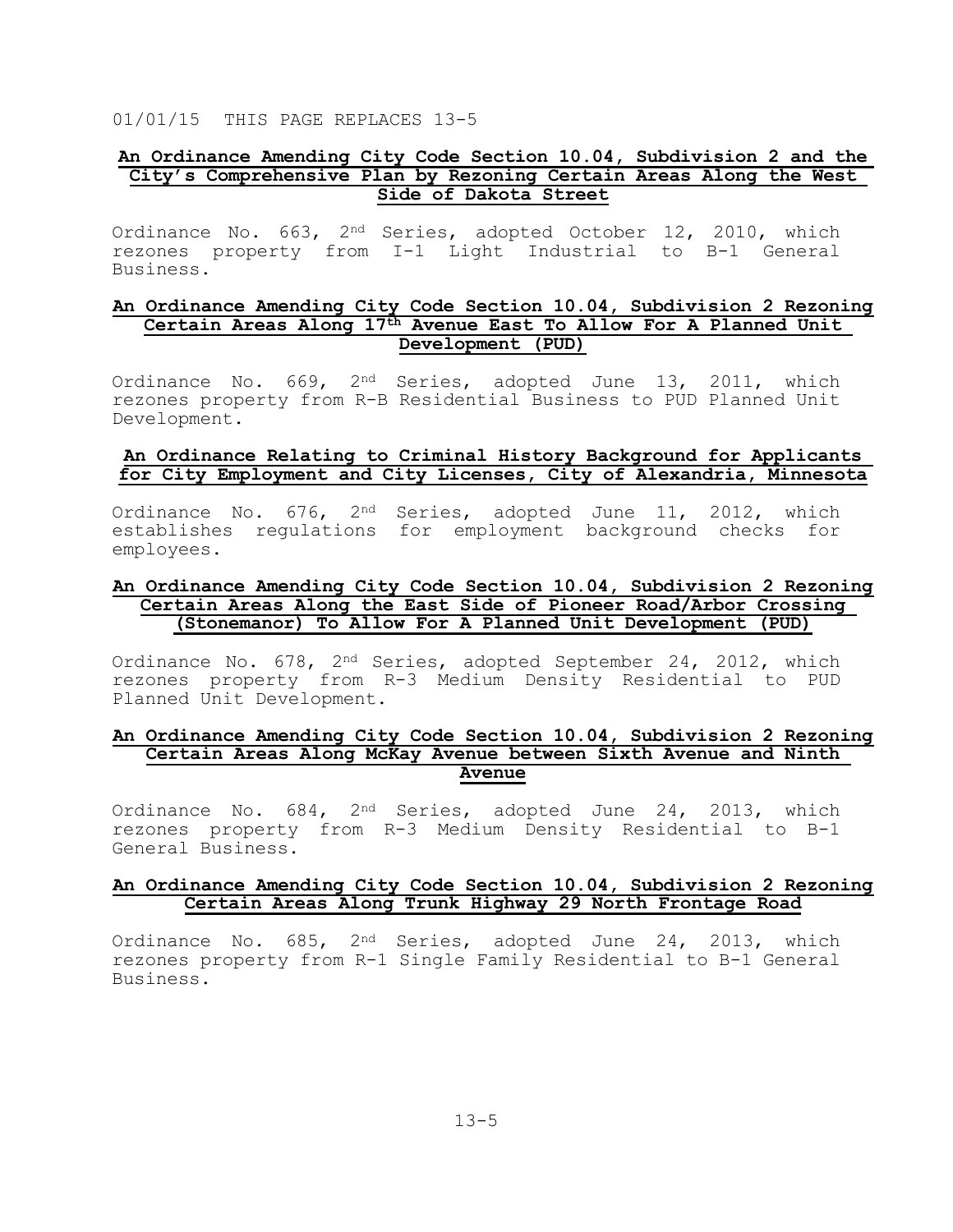## **An Ordinance Amending City Code Section 10.04, Subdivision 2 Rezoning Certain Areas Along the West Side of CSAH46/McKay Avenue**

Ordinance No. 698, 2<sup>nd</sup> Series, adopted April 14, 2014, which rezones property from R-1 Single Family Residential to R-B Residential Business.

#### **An Ordinance Amending the City Charter Relating To Certain Enumerated Powers**

Ordinance No. 714, 2<sup>nd</sup> Series, adopted January 12, 2015, which relates to Section 1.04 (b) Certain Enumerated Powers.

#### **An Ordinance Amending Sectioin 2.02, Subdivision 2 of the Home Rule Charter of the City of Alexandria Relating To Meetings Of The City Council**

Ordinance No. 715, 2<sup>nd</sup> Series, adopted January 12, 2015, which relates to Section 2.02, Subdivision 2, Meetings.

# **An Ordinance Amending Sections 3.01, 3.06 and 5.03 of the Home Rule Charter of the City of Alexandria Relating to Voting by Ayes and Nayes**

Ordinance No. 716, 2<sup>nd</sup> Series, adopted January 12, 2015, which relates to Section 3.01, Legislation to be by Ordinance; Section 3.06, Emergency Ordinances; Section 5.03, Referendum Generally

# **An Ordinance Amending Article IV of the Alexandria City Charter, Nominations and Elections**

Ordinance No. 717, 2<sup>nd</sup> Series, adopted January 12, 2015, which relates to Section 4.02, Regular Municipal Election; Section 4.05, Procedure.

#### **An Ordinance Amending Section 7.10, Subdivision 3 of the Home Rule Charter of the City of Alexandria Relating to Accounting, Annual Audit**

Ordinance No. 718, 2<sup>nd</sup> Series, adopted January 12, 2015, which relates to Section 7.10, Subdivision 3, Accounting, Annual Audit.

#### **An Ordinance Amending Section 11.03 of the Home Rule Charter of the City of Alexandria Relating to Regulation of Rates**

Ordinance No. 719, 2<sup>nd</sup> Series, adopted January 12, 2015, which relates to Section 11.03, Regulation of Rates.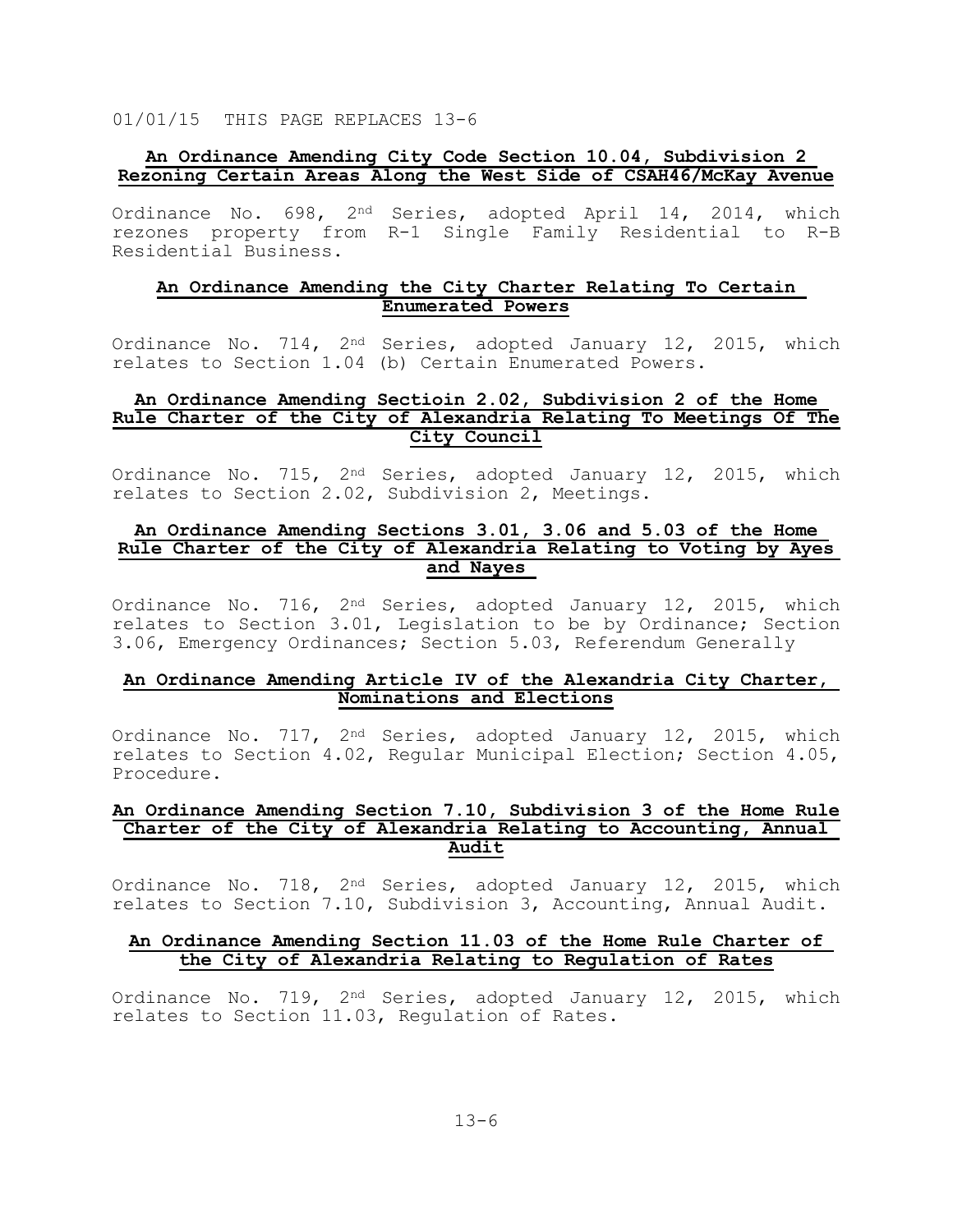# **An Ordinance Authorizing the Lakes Area Economic Development Authority to Finance a Chapter 462C Housing Program**

Ordinance No. 724, 2nd Series, adopted May 11, 2015, which relates to Knute Nelson Senior Living Campus project and the LAEDA has been asked to provide revenue bond financing for the project.

#### **An Ordinance Amending Article IV of the Home Rule Charter of the City of Alexandria (Section 6.05 Health Department)**

Ordinance No. 732, 2<sup>nd</sup> Series, adopted September 14, 2015, which relates to Section 6.05, Health Department.

## **An Ordinance Amending Article IV of the Home Rule Charter of the City of Alexandria (Section 6.06 Planning Department)**

Ordinance No. 733, 2nd Series, adopted September 14, 2015, which relates to Section 6.06, Planning Department.

# **An Ordinance Amending Article IV of the Home Rule Charter of the City of Alexandria (Section 6.08 Library Board)**

Ordinance No. 734, 2nd Series, adopted September 14, 2015, which relates to Section 6.08, Library Board.

# **An Ordinance Amending Article IV of the Home Rule Charter of the City of Alexandria (Section 6.09 Park and Recreation Board)**

Ordinance No. 735, 2nd Series, adopted September 14, 2015, which relates to Section 6.09, Park and Recreation Board.

# **An Ordinance Amending Article IV of the Home Rule Charter of the City of Alexandria (Section 6.04 Health Department)**

Ordinance No. 736, 2nd Series, adopted September 14, 2015, which relates to Section 6.04, Fire Department.

# **An Ordinance Amending Article IV of the Home Rule Charter of the City of Alexandria (Section 6.07 Airport Commission)**

Ordinance No. 737, 2nd Series, adopted September 14, 2015, which relates to Section 6.07, Airport Commission.

# **An Ordinance Amending City Code Section 10.04, Subdivision 2 Rezoning Certain Areas Along Nokomis Street and Amending the Future Land Use Map Accordingly**

Ordinance No. 742, 2<sup>nd</sup> Series, adopted January 25, 2016, which rezones property from "I-1" Light Industrial to "B-1" General Business.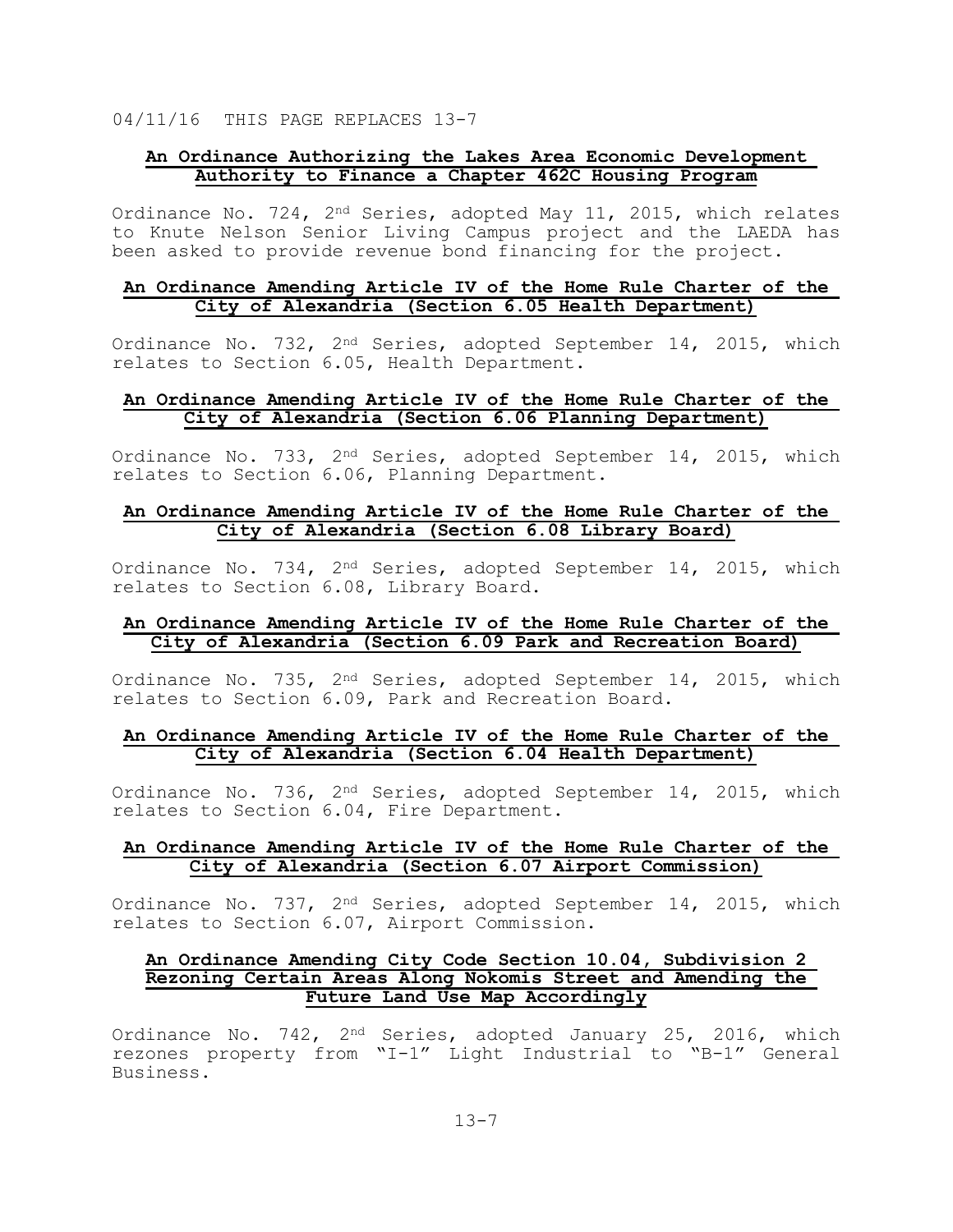# **An Ordinance Opting Out of the Requirements of Minnesota Statutes 462.3593**

Ordinance No. 749, 2nd Series, adopted July 11, 2016, which allows cities to "opt out" of said regulations.

## **An Ordinance Amending City Code Section 10.04, Subdivision 2, Rezoning Certain Areas Along Rosewood Lane to Allow for a Planned Unit Development (PUD)**

Ordinance No. 750, 2<sup>nd</sup> Series, adopted July 11, 2016, which rezones property from "R-1" Single Family Residential to "PUD-16- 001" Planned Unit Development.

## **An Ordinance Amending Section 2.09 of the Home Rule Charter of the City of Alexandria Relating to Official Bonds**

Ordinance No. 759, 2<sup>nd</sup> Series, adopted February 13, 2017, which relates to Article II, Section 2.09, Official Bonds.

## **An Ordinance Amending Section 4.03 of the Home Rule Charter of the City of Alexandria Relating to Special Elections**

Ordinance No. 760, 2nd Series, adopted February 13, 2017, which relates to Article IV, Section 4.03, Special Elections.

# **An Ordinance Amending Section 6.01 of the Home Rule Charter of the City of Alexandria Relating to Department Created**

Ordinance No. 761, 2nd Series, adopted February 13, 2017, which relates to Article VI, Section 6.01, Departments.

#### **An Ordinance Amending Section 7.03 of the Home Rule Charter of the City of Alexandria Relating to Taxation and Finance**

Ordinance No. 762, 2<sup>nd</sup> Series, adopted February 13, 2017, which relates to Article VII, Section 7.03, Levy and Collection of Taxes.

# **An Ordinance Amending the City Charter Relating to Elective Officers**

Ordinance No. 795, 2<sup>nd</sup> Series, adopted March 25, 2019, which relates to Article II, Section 2.01, Elective Officers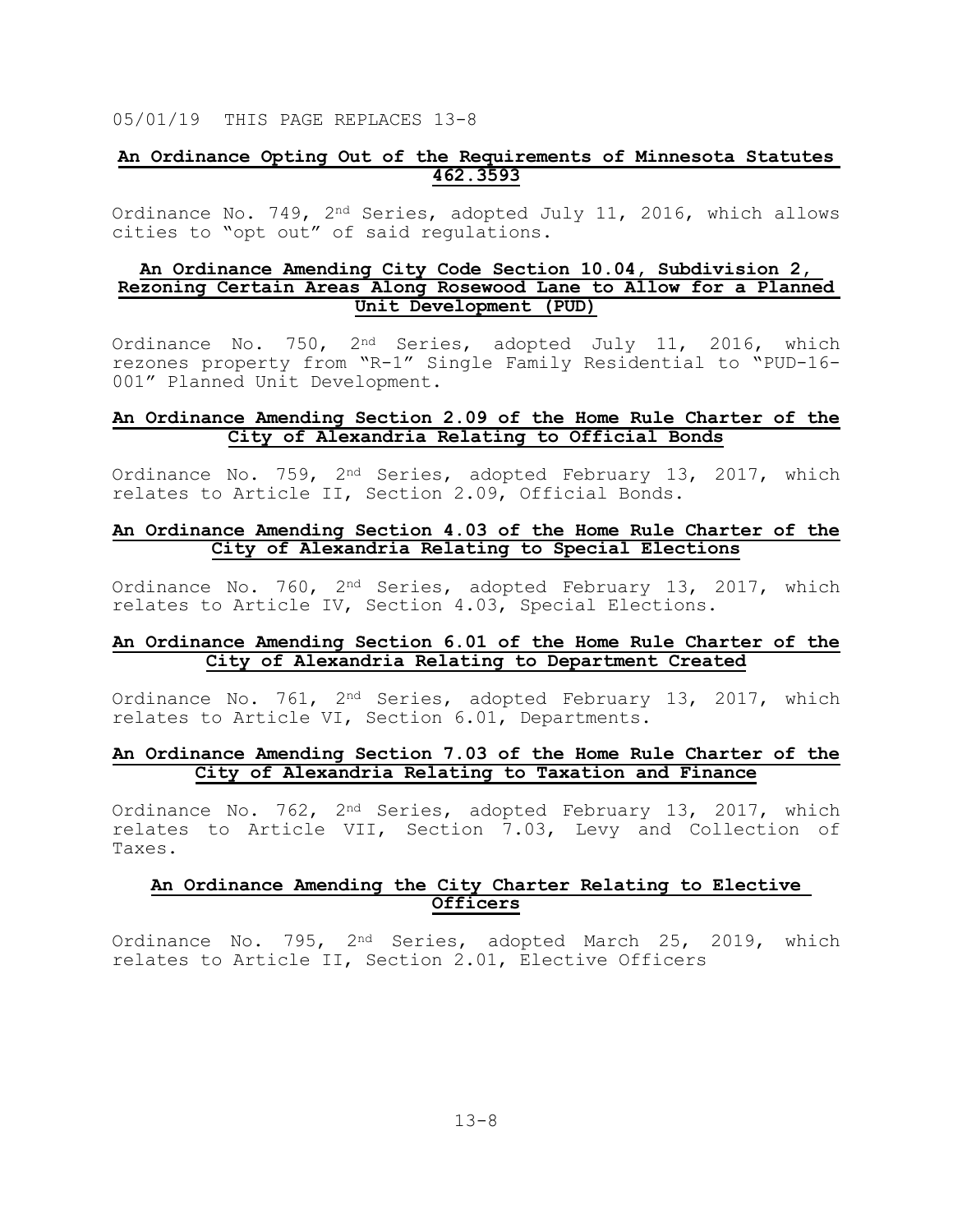09/26/19 THIS PAGE REPLACES 13-9

# **An Ordinance Amending the City Charter Relating to the Rules of Procedure**

Ordinance No. 796, 2<sup>nd</sup> Series, adopted March 25, 2019, which relates to Article II, Section 2.02, Subdvision 3, Rules of Procedure

#### **An Ordinance Amending Section 7.02 of the Home Rule Charter of the City of Alexandria Relating to the Budget**

Ordinance No. 796, 2nd Series, adopted March 25, 2019, which relates to Article VII, Section 7.02, Subdivision 2, The Budget, Submission, Contents; Section 7.02, Subdivision 3, the Budget, Passage; Section 7.02, Subdivision 4, The Budget, Enforcement.

## **An Ordinance Amending Section 7.06 of the Home Rule Charter of the City of Alexandria Relating to Receipt to City Clerk**

Ordinance No. 798, 2<sup>nd</sup> Series, adopted March 25, 2019, which relates to Article VII, Section 7.06, proposed to be repealed in its entirety.

## **An Ordinance Amending Section 7.09 of the Home Rule Charter of the City of Alexandria Relating to Disbursements, How Made**

Ordinance No. 799, 2<sup>nd</sup> Series, adopted March 25, 2019, which relates to Article VII, Section 7.08, proposed to be repealed in its entirety.

#### **An Ordinance Amending Section 2.04 of the Home Rule Charter of the City of Alexandria Relating to Subordinate Officers**

Ordinance No. 809, 2nd Series, adopted August 12, 2019, which relates to Article II, Section 2.04, Subordinate Officers.

## **An Ordinance Amending Section 2.05 of the Home Rule Charter of the City of Alexandria Relating to the City Clerk and Deputy City Clerk**

Ordinance No. 810, 2nd Series, adopted August 12, 2019, which relates to Article II, Section 2.05, City Administrator

# **An Ordinance Amending Article V of the Home Rule Charter of the City of Alexandria**

Ordinance No. 811, 2<sup>nd</sup> Series, adopted August 12, 2019, which relates to Article V, Initiative, Referendum and Recall, Sections 5.01, 5.02, 5.03, 5.04, and 5.05.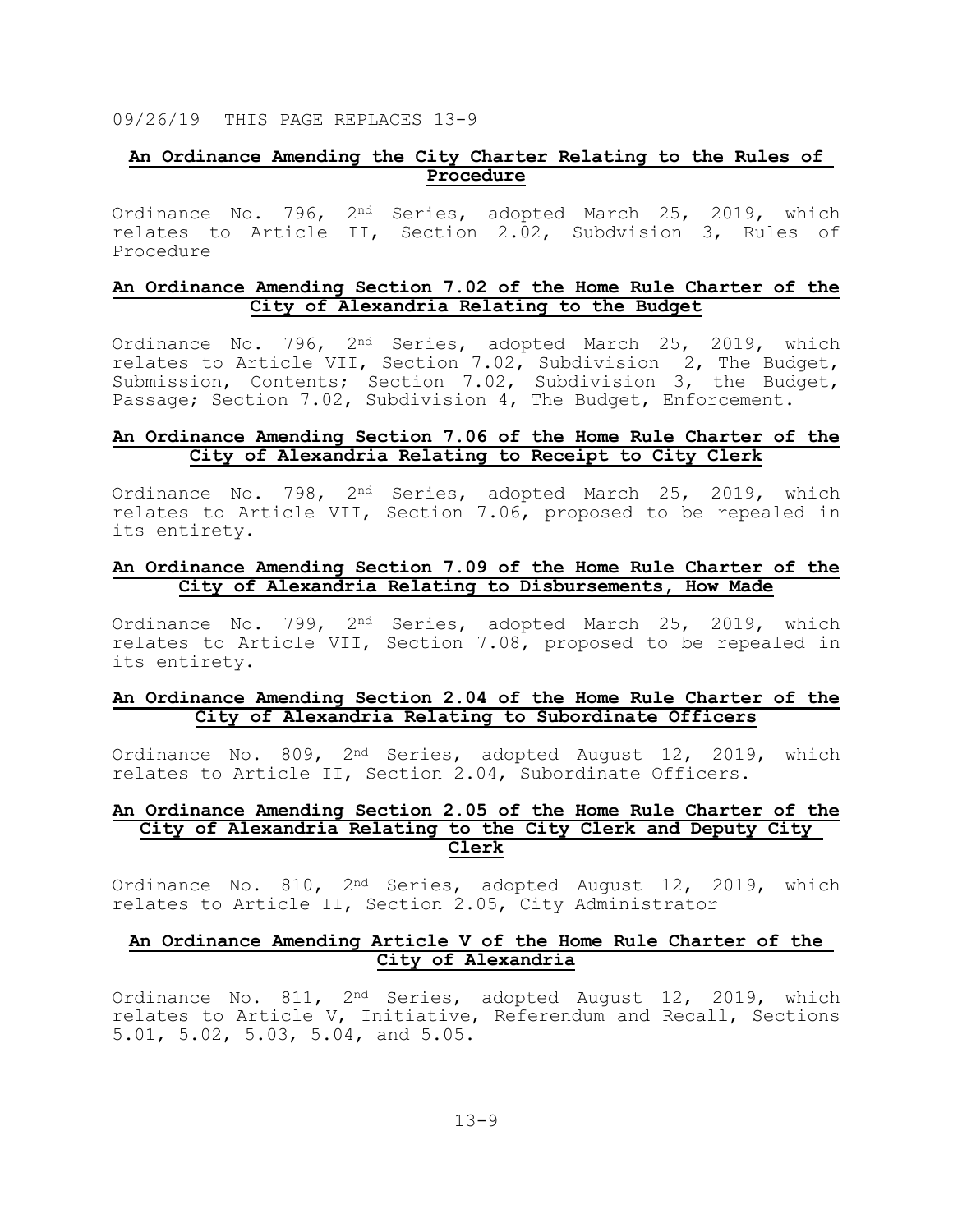# **An Ordinance Amending Section 2.07 of the City Charter Relating to Salaries**

Ordinance No. 813, 2nd Series, adopted February 10, 2020, which relates to Section 2.07, Salaries

## **An Ordinance Amending Section 6.02 of the Home Rule Charter of the City of Alexandria Relating to Board of Public Works**

Ordinance No. 814, 2nd Series, adopted February 10, 2020, which relates to Section 6.02, Board of Public Utilities

#### **An Ordinance Amending Section 7.09 of the Home Rule Charter of the City of Alexandria Relating to Contracts and Purchases**

Ordinance No. 815, 2nd Series, adopted February 10, 2020, which relates to Section 7.09, Contracts and Purchases

# **An Ordinance Amending Article X of the Home Rule Charter of the City of Alexandria Relating to Board of Public Utilities**

Ordinance No. 816, 2nd Series, adopted February 10, 2020, which relates to Article X, Section 10.02, 10.03, 10.04, and 10.05, Board of Public Utilities

# **An Ordinance of City Council Consent to Mayoral Declaration of a Local Emergency**

Ordinance No. 821, 2nd Series, adopted March 18, 2020, which relates to Mayoral Declaration of a Local Emergency

# **An Ordinance Amending City Code Section 10.04, Subdivision 2 Rezoning Certain Areas in that Block Lying Between Third Avenue and Fourth Avenue and Between Maple Street and Nokomis Street**

Ordinance No. 822, 2<sup>nd</sup> Series, adopted March 23, 2020, which rezones property from their existing zoning designations to "B-1, General Business"

# **An Emergency Ordinance Extension of Declaration of a Local Emergency**

Ordinance No. 825, 2<sup>nd</sup> Series, adopted April 13, 2020, which relates to the Extension of Declaration of a Local Emergency

# **An Emergency Ordinance Extension of Declaration of a Local Emergency**

Ordinance No. 828, 2nd Series, adopted May 26, 2020, which relates to the Extension of Declaration of a Local Emergency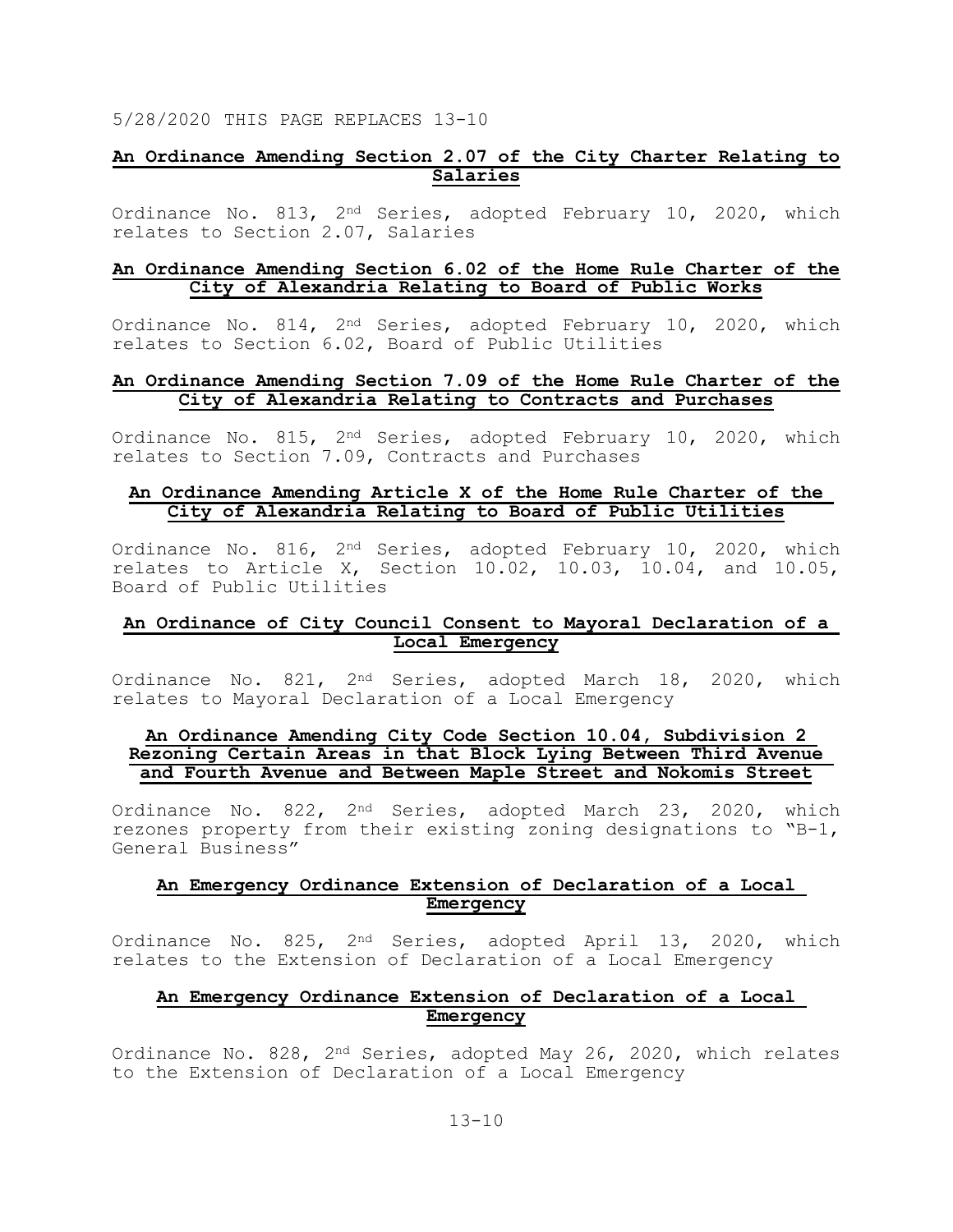# **An Emergency Ordinance Extension of Declaration of a Local Emergency**

Ordinance No. 830, 2nd Series, adopted June 22, 2020, which relates to the Extension of Declaration of a Local Emergency

# **An Emergency Ordinance Extension of Declaration of a Local Emergency**

Ordinance No. 832, 2<sup>nd</sup> Series, adopted July 27, 2020, which relates to the Extension of Declaration of a Local Emergency

#### **An Emergency Ordinance Extension of Declaration of a Local Emergency**

Ordinance No. 833, 2<sup>nd</sup> Series, adopted August 24, 2020, which relates to the Extension of Declaration of a Local Emergency

# **An Emergency Ordinance Extension of Declaration of a Local Emergency**

Ordinance No. 834, 2nd Series, adopted September 28, 2020, which relates to the Extension of Declaration of a Local Emergency

# **An Emergency Ordinance Extension of Declaration of a Local Emergency**

Ordinance No. 835, 2nd Series, adopted October 26, 2020, which relates to the Extension of Declaration of a Local Emergency

# **An Emergency Ordinance Extension of Declaration of a Local Emergency**

Ordinance No. 841, 2nd Series, adopted November 23, 2020, which relates to the Extension of Declaration of a Local Emergency

# **An Emergency Ordinance Extension of Declaration of a Local Emergency**

Ordinance No. 845, 2nd Series, adopted December 28, 2020, which relates to the Extension of Declaration of a Local Emergency

# **An Emergency Ordinance Extension of Declaration of a Local Emergency**

Ordinance No. 847, 2<sup>nd</sup> Series, adopted January 25, 2021, which relates to the Extension of Declaration of a Local Emergency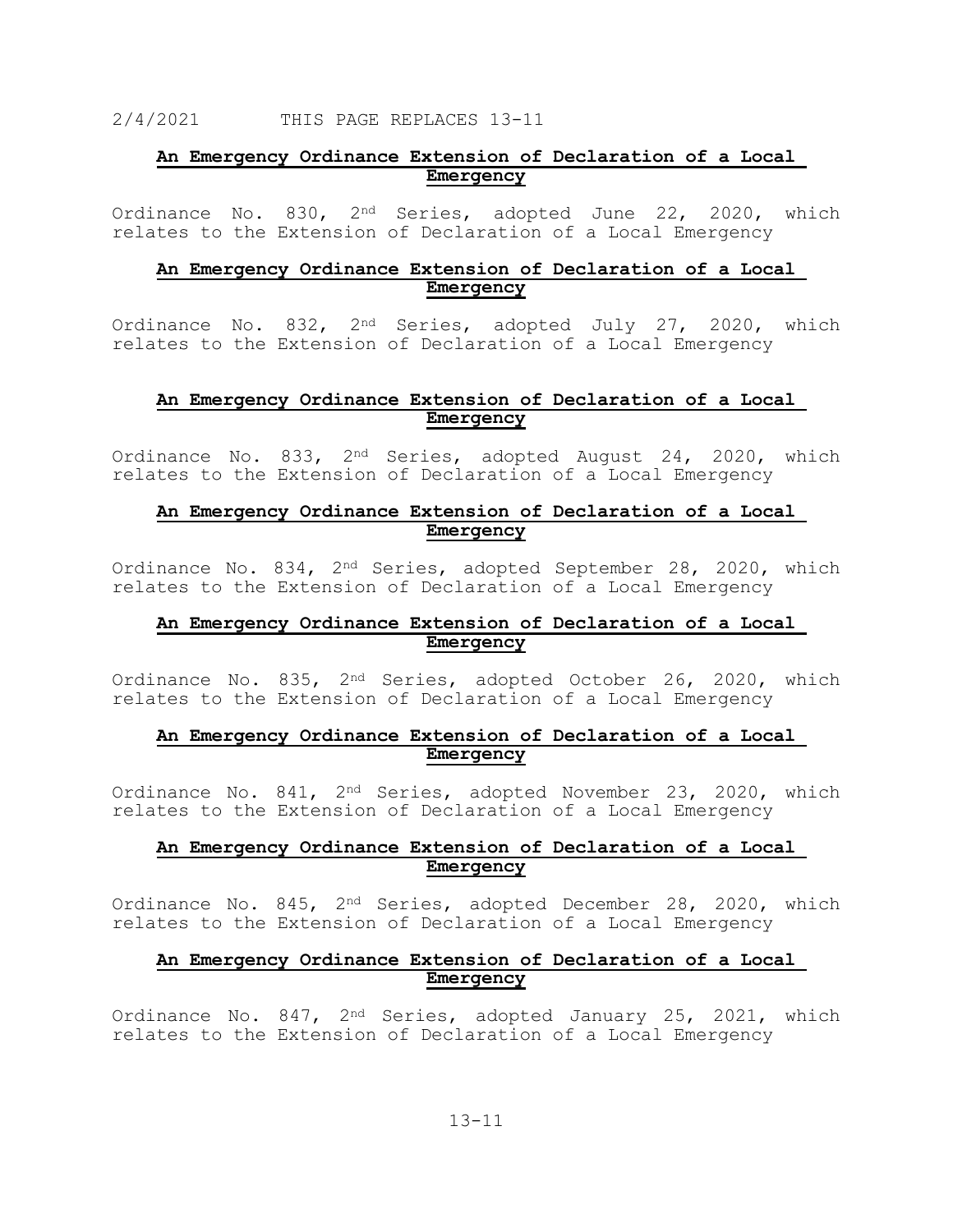# **An Emergency Ordinance Extension of Declaration of a Local Emergency**

Ordinance No. 848, 2nd Series, adopted February 22, 2021, which relates to the Extension of Declaration of a Local Emergency

# **An Emergency Ordinance Extension of Declaration of a Local Emergency**

Ordinance No. 849, 2nd Series, adopted March 22, 2021, which relates to the Extension of Declaration of a Local Emergency

# **An Emergency Ordinance Extension of Declaration of a Local Emergency**

Ordinance No. 850, 2<sup>nd</sup> Series, adopted April 26, 2021, which relates to the Extension of Declaration of a Local Emergency

# **An Emergency Ordinance Extension of Declaration of a Local Emergency**

Ordinance No. 854, 2nd Series, adopted May 24, 2021, which relates to the Extension of Declaration of a Local Emergency

#### **An Emergency Ordinance Extension of Declaration of a Local Emergency**

Ordinance No. 855, 2nd Series, adopted June 28, 2021, which relates to the Extension of Declaration of a Local Emergency

#### **AN ORDINANCE RELEASING THAT CERTAIN EASEMENT CREATED BY CITY OF ALEXANDRIA ORDINANCE NO. 262, 2ND SERIES**

Ordinance No. 856, 2<sup>nd</sup> Series, adopted July 12, 2021, which relates to the release of an easement in the vacated portion of Iowa Street

# **AN ORDINANCE AMENDING SECTION 6.03 OF THE HOME RULE CHARTER OF THE CITY OF ALEXANDRIA RELATING TO THE POLICE DEPARTMENT**

Ordinance No. 858, 2nd Series, adopted September 27, 2021, which relates to Section 6.03, Police Department

# **AN ORDINANCE RELEASING CITY INTEREST IN THAT CERTAIN SLOPE EASEMENT LOCATED IN SECTION 36, TOWNSHIP 128N, RANGE 38W**

Ordinance No. 859, 2<sup>nd</sup> Series, adopted November 8, 2021, which relates to the release of interest in the Slope Easement recorded in Book Z of Miscellaneous, page 472, and as Document No. 84897 recorded October 5, 1967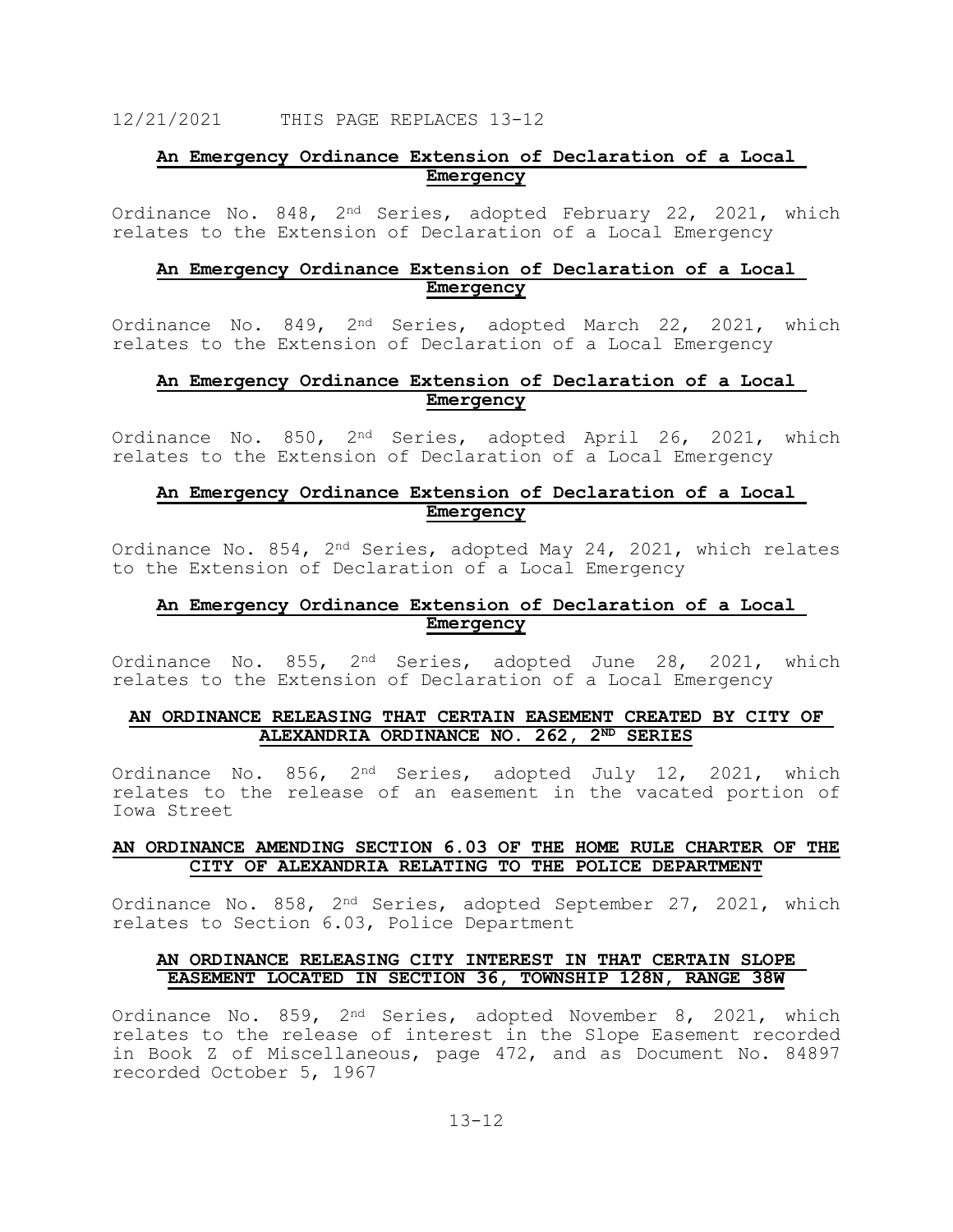# **AN ORDINANCE RELEASING CITY INTEREST IN THAT EASEMENT AUTHORIZING CONSTRUCTION AND OPERATION OF ELECTRIC TRANSMISSION FACILITIES LOCATED IN SECTION 36, TOWNSHIP 128N, RANGE 38W**

Ordinance No. 860, 2nd Series, adopted November 8, 2021, which relates to the release of the Easement recorded in Book 1 of Miscellaneous, page 356 and as Document No. 88430, recorded on October 16, 1968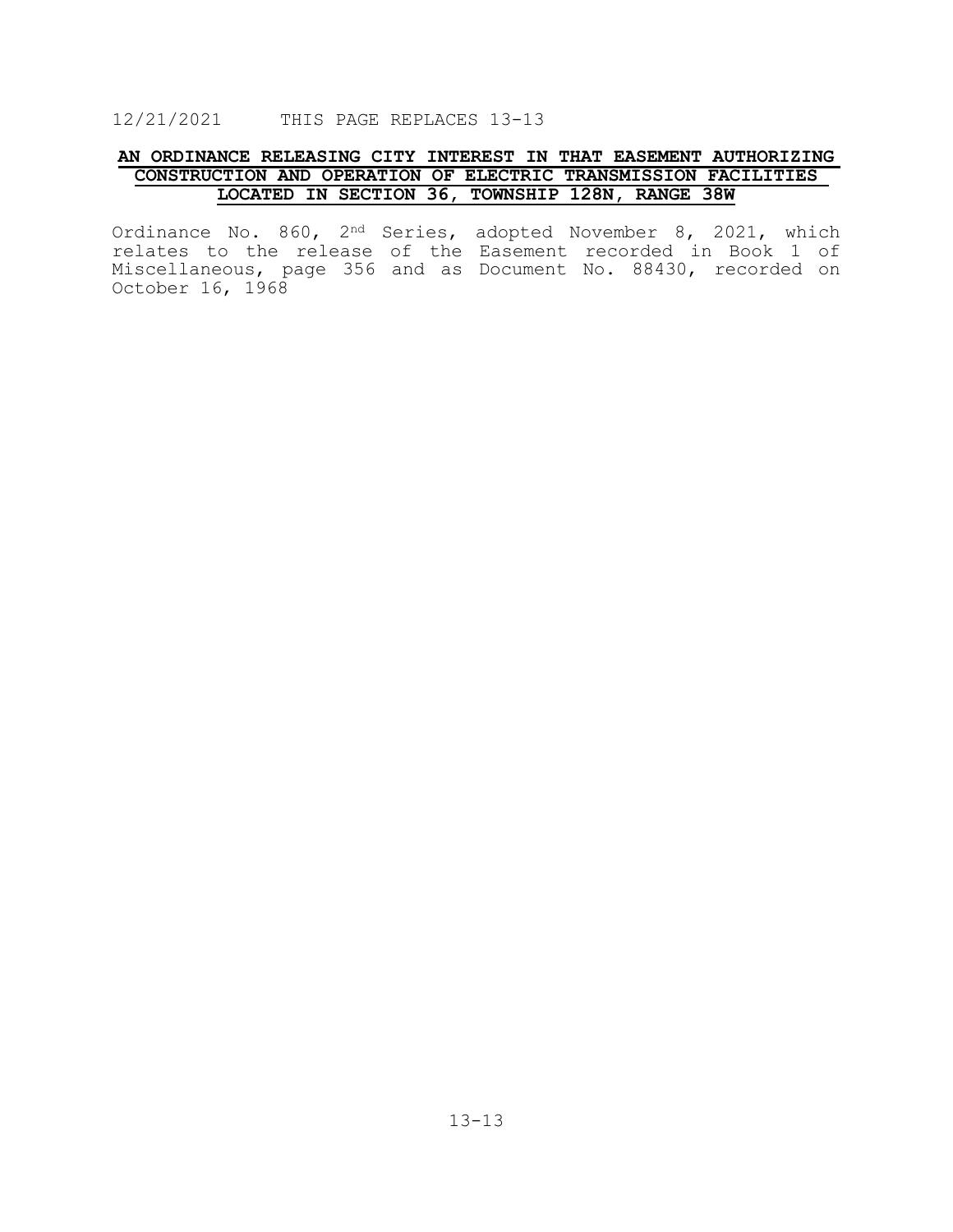# **AUTHORIZE VACATING OF STREETS AND ALLEYS**

| Ordinance No. | Date           | Shortened Title                                                                                                           |
|---------------|----------------|---------------------------------------------------------------------------------------------------------------------------|
| 182           | $7 - 23 - 62$  | Vacation of north-south alley of<br>block 6 of<br>W.H.<br>Sander<br>Subdivision of Lumberyard and<br>Millsite Block       |
| 191           | $1 - 28 - 63$  | Vacation of east-west alley in<br>Block 6 of Raiters First Addition                                                       |
| 220           | $9 - 27 - 65$  | Vacation of 178 feet of north-<br>south alley in Block 7, Auditor's<br>Plat No. 1                                         |
| 259           | $5 - 13 - 68$  | Vacation of portion of 2nd Avenue<br>lying north of Lot 12, Block 26,<br>Lakeside Addition                                |
| 291           | $9 - 22 - 69$  | Vacation of north 210 feet of<br>alley in Block 61, Original<br>Townsite                                                  |
| 292           | $11 - 24 - 69$ | Vacation of south 120 feet of<br>alley in Block 53, Original<br>Townsite                                                  |
| 19-2nd Series | $5 - 14 - 73$  | Vacation of Agnes Street between<br>Nokomis and Kenwood Drive                                                             |
| 20-2nd Series | $5 - 29 - 73$  | Vacate part of Linden Avenue                                                                                              |
| 33-2nd Series | $1 - 28 - 74$  | Vacating portions of<br>Linden<br>Avenue and Terrace Drive                                                                |
| 44-2nd Series | $8 - 26 - 74$  | between<br>Vacate unnamed road<br>Broadway and First Avenue                                                               |
| 65-2nd Series | $9 - 22 - 75$  | Vacate 22nd Avenue lying between<br>Kansas Street and Nevada Street<br>(effective March 1, 1976)                          |
| 65-2nd Series | $9 - 22 - 75$  | Vacate<br>Kansas Street and the<br>intersection of<br>Kansas<br>Street with 22nd<br>Avenue<br>(effective October 1, 1977) |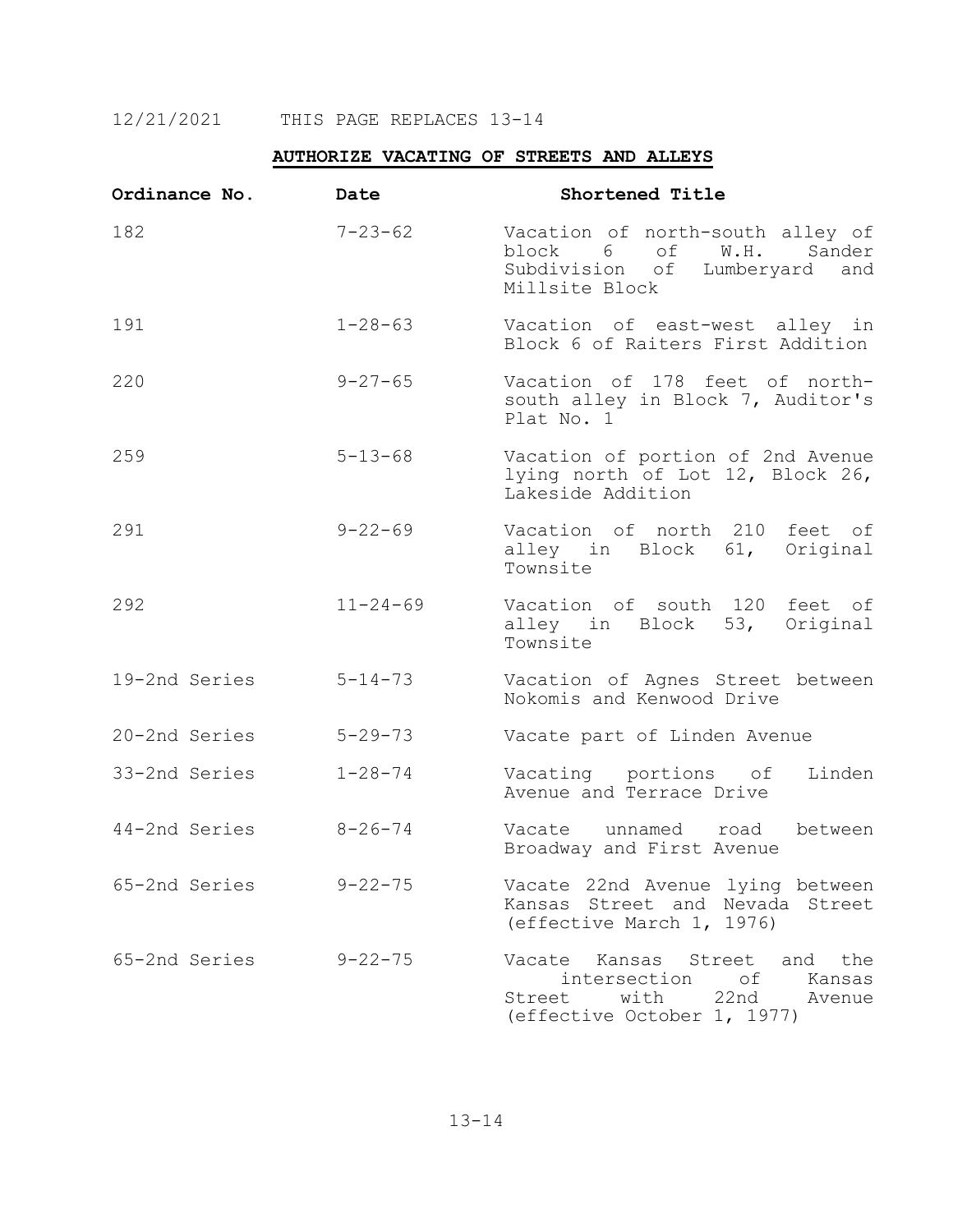- 79-2nd Series 8-23-76 Vacate that portion of the alley located in Block 30, Holes<br>Addition to the City of to the City Alexandria lying between 6th and 7th Avenue
- 90-2nd Series 1-24-77 Vacate Jupiter Street Airport Industrial Park
- 94-2nd Series 4-25-77 Vacate old highway easement between 22nd and 34th Avenues
- 103-2nd Series 7-11-77 Vacate that portion of the alley lying between Lots 7, 8, 9 and 10 of Theodore H. Larson's Subdivision of Lot 5, Block "A" Nelson's Second Addition to the City of Alexandria
- 121-2nd Series 12-12-77 Vacate streets between Kenwood Drive and Lake Agnes
- 145-2nd Series 3-12-79 Vacate storm sewer easement Bethany Home
- 153-2nd Series 8-13-79 Vacate storm sewer easement Bethany Home (Same as above<br>vacation - Page number of vacation - Page easement corrected)
- 156-2nd Series 9-24-79 Vacate all streets and alleys dedicated in the plat of Haberer's First Addition (Plat No. 631). Not recorded to retain<br>street right-of-ways for right-of-ways utilities until new plat is filed.
- 163-2nd Series 5-27-80 Vacate alley lying north of the south line of Lot 3, Block 1 of Oak Manor
- 178-2nd Series 5-26-81 Vacate that part of 4th Avenue (Per plat of Hole's 2nd Addition) lying between Temple and Unumb Street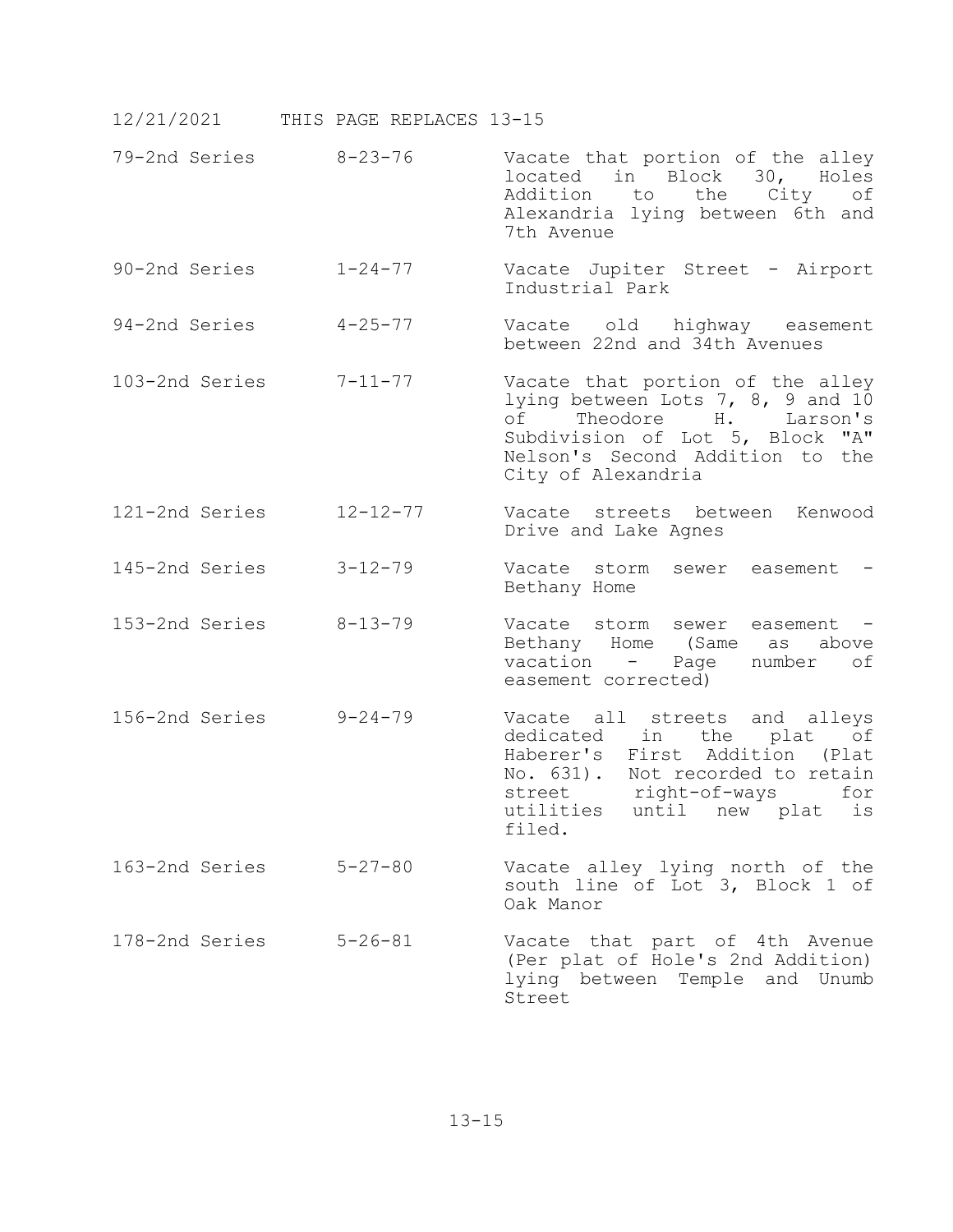- 188-2nd Series 4-12-82 Vacate that portion of Johnson Street (per the plat of Johnson Island Addition to the City of Alexandria) lying south of Third Avenue
- 235-2nd Series 8-26-85 Vacate that part of the platted, unnamed and presently unimproved service road located within the City of Alexandria, reflected upon the plat of Manor Hills<br>Addition to the City of the City Alexandria, lying southeast of Lot 2, Block 7 Manor Hills and northwest of T.H. 29 North and extending 425.71 feet eastwardly from the west lot line of Lot 2.
- 262-2nd Series 11-10-86 Vacate portion of Iowa Street lying between T.H. 27 and 36th Avenue
- 272-2nd Series 1-25-88 Vacate electric utility easement in Airport Industrial Park
- 275-2nd Series 6-27-88 Vacate the east portion of<br>Broadway lying north of 8th Broadway lying north of Avenue East
- 276-2nd Series 8-08-88 Vacate parts of 10th Avenue- Raiters 1st Addition & Hicks 5th Addn-Bethany Home
- 290-2nd Series 6-11-90 Vacate all utility easements the Plat of Haberer's First Addition to the City of Alexandria (Plat No. 631)
- 308-2nd Series 8-26-91 Vacate the Northerly 445.86 feet of platted alley in Seabird Addition
- 317-2nd Series 1-27-92 Vacate that portion of "L" Street per Nelson's Supplement to Nelson's 1st Addition to the Townsite of Alexandria lying south of 12th Avenue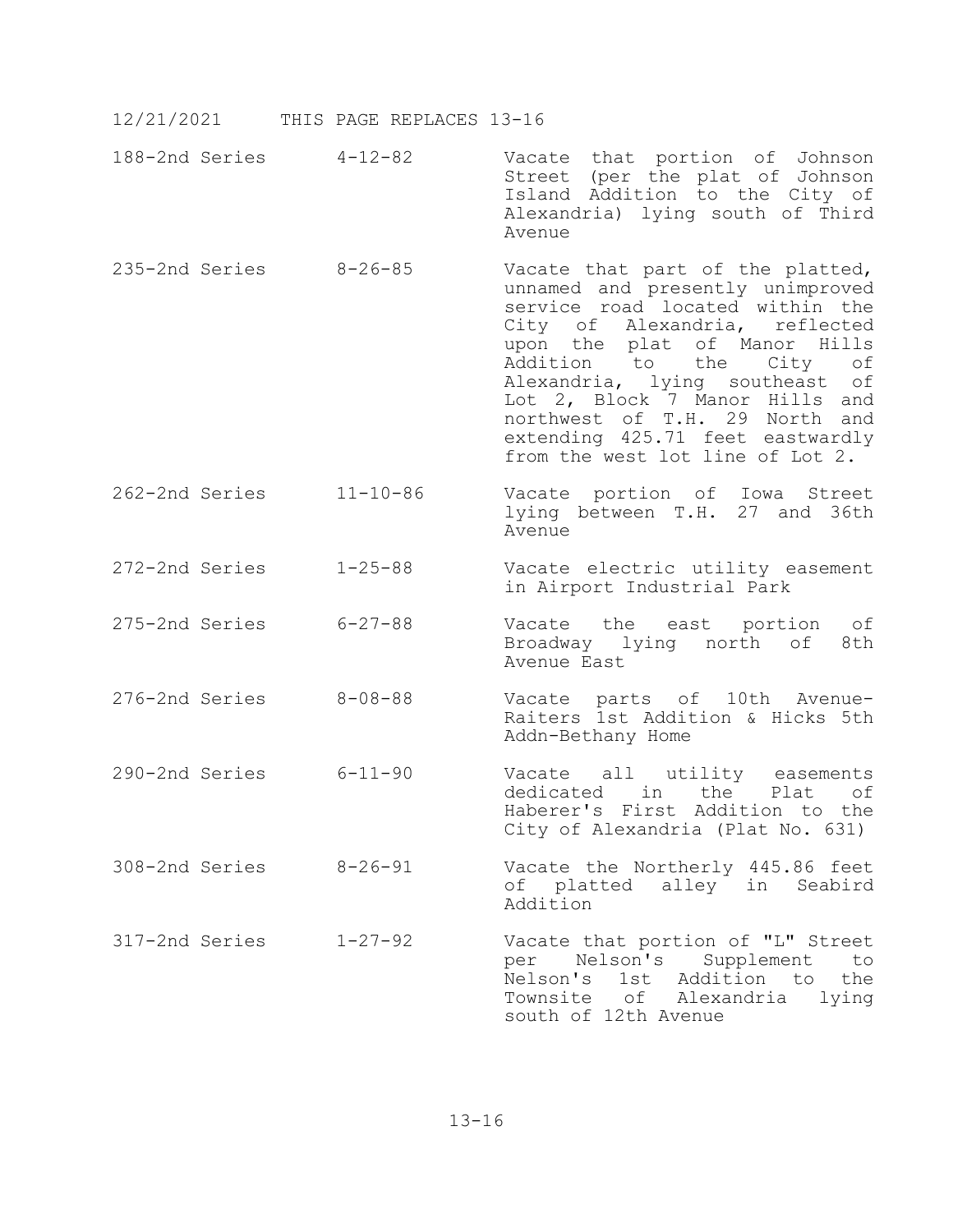| 324-2nd Series | $6 - 08 - 92$  | Vacate Woodstream Addition                                                                                                                        |
|----------------|----------------|---------------------------------------------------------------------------------------------------------------------------------------------------|
| 325-2nd Series | $7 - 13 - 92$  | Vacate an utility easement<br>in<br>Woodbury Acres                                                                                                |
| 337-2nd Series | $1 - 11 - 93$  | Vacate easement across Lot 12,<br>Block 6, Lumberyard and Millside<br>Addition to the City of<br>Alexandria                                       |
| 355-2nd Series | $7 - 11 - 94$  | Vacate dedicated 8th Avenue lying<br>east of Elm Street and west of<br>Fillmore Street                                                            |
| 357-2nd Series | $8 - 08 - 94$  | Vacate that portion of Johnson<br>Street (per the plat of Johnson<br>Island Addition to the City of<br>Alexandria) lying south of Third<br>Avenue |
| 358-2nd Series | $8 - 08 - 94$  | Vacate part of 34th Avenue lying<br>west of South Broadway and north<br>of 34th Avenue                                                            |
| 369-2nd Series | $3 - 27 - 95$  | Vacate the alleyway located in<br>85, Original Alexandria<br>Block<br>City                                                                        |
| 384-2nd Series | $9 - 12 - 96$  | Vacate a portion of the platted<br>alleyway located in Block B,<br>"Nelson 1st Addition", Alexandria<br>City                                      |
| 387-2nd Series | $10 - 15 - 96$ | Vacate 42nd Avenue as platted in<br>the Third Addition to Airport<br>Industrial Park                                                              |
| 388-2nd Series | $10 - 25 - 96$ | Vacate easement across<br>Lot $5,$<br>Block 1, Third Addition to the<br>Airport Industrial Park                                                   |
| 395-2nd Series | $3 - 10 - 97$  | Vacate the alleyway located in<br>Oak Manor Subdivision                                                                                           |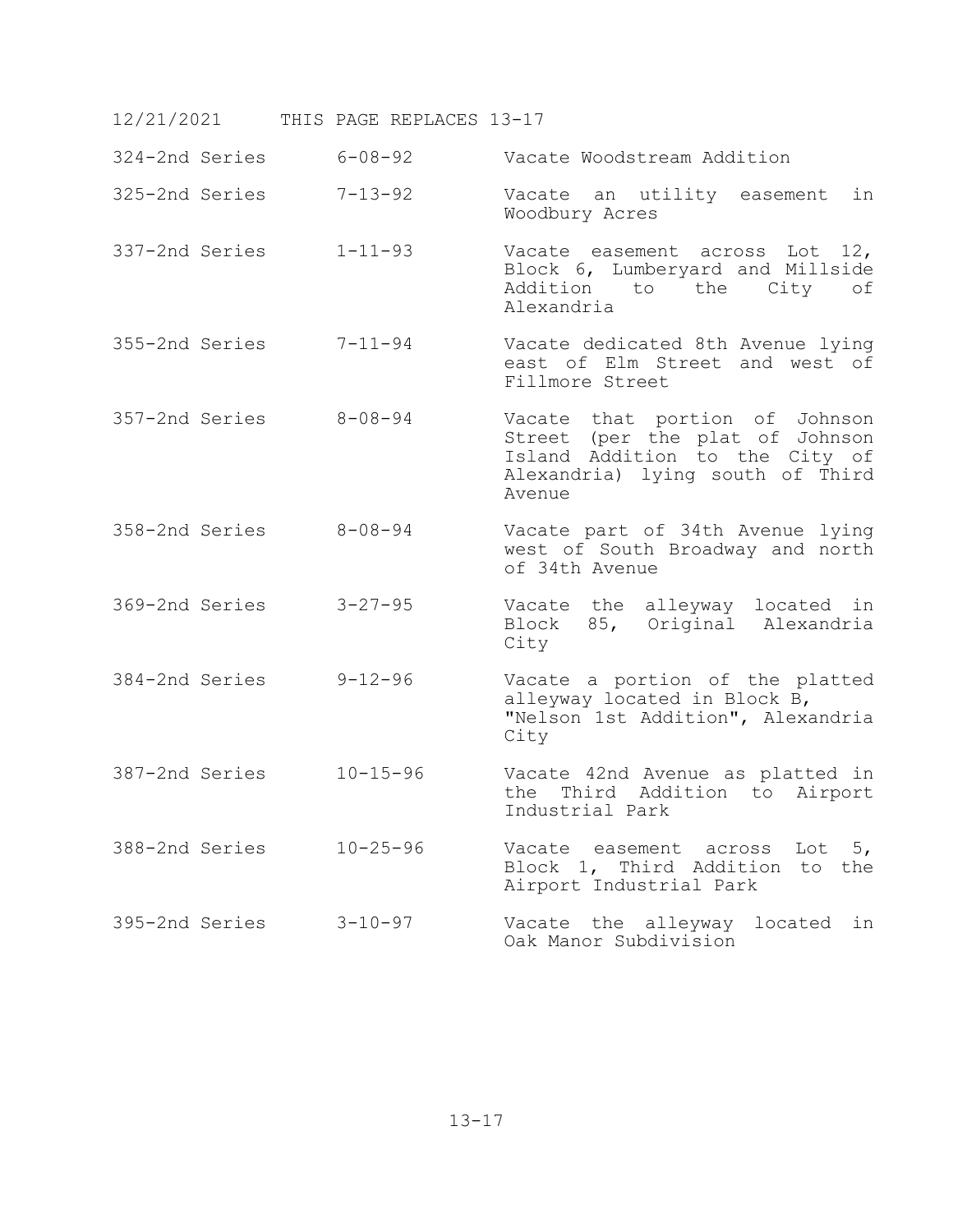- 402-2nd Series 9-22-97 Correcting Ord. 276 vacating that part of 10th Avenue lying between Blocks 6 & 7 of Raiters 1st<br>Addition, Alexandria City and Addition, Alexandria City and<br>also the east/west alley rightof-way in Block 1 of Raiter's 1st Addition, Alexandria City
- 418-2nd Series 7-27-98 Vacate the utility easement platted in Block Four, Airport Industrial Park
- 487-2nd Series 5-28-02 Vacate a portion of Bundy Avenue located within Bundy's Addition
- 488-2nd Series 6-10-02 Vacate the platted street known as Turning Leaf Lane and the adjacent utility easement, located in the plat of "West Willow Park"
- 493-2nd Series 9-9-02 Vacate the unnamed and unimproved platted street located in the plat of "Ridgewood", on the north side of CSAH 44 and between Ridgewood Drive and Voyager Elementary School
- 510-2nd Series 5-03-03 Vacate a portion of Second Avenue, a public dedicated in the plat of Lake Side Addition to the Town of Alexandria
- 519-2nd Series 10-14-03 Vacate a portion of Will-O-B Lane and the platted unnamed street contained in the plat of "Will-O-B Lane"
- 543-2nd Series 12-13-04 Vacate a portion of Oak Drive, lying south of Lot 5, 'McFarlanes Addn to Oak Park' and lying north of Lot 2, 'Oak Park'
- 569-2nd Series 9-15-05 Vacate a portion of Fourth Avenue East and Oak Street adjacent to Block Seven of "Holes' Addition"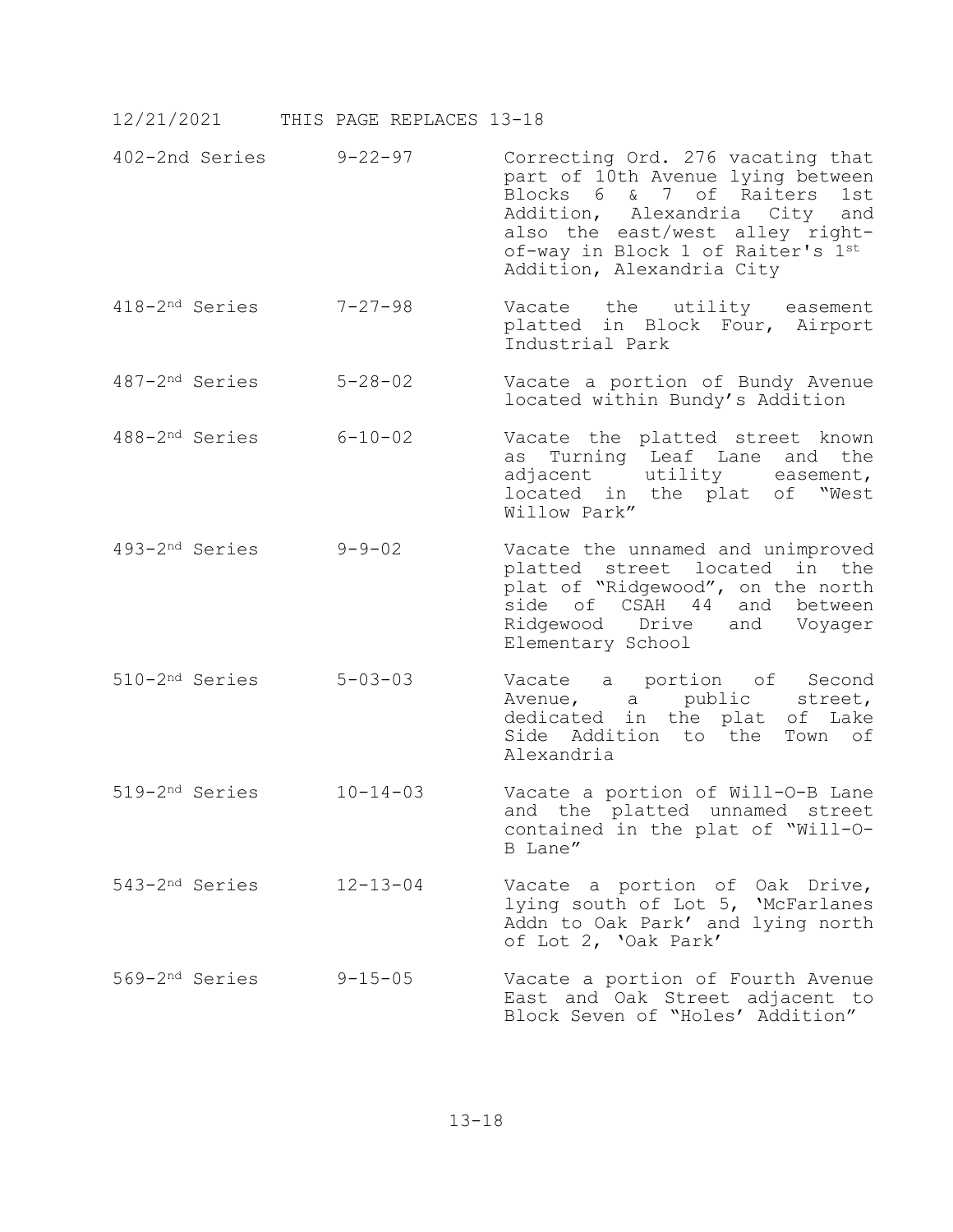|                            | 571-2 <sup>nd</sup> Series | $10 - 11 - 05$ | (Amends Ord. 569-2 <sup>nd</sup> Series)<br>Vacate a portion of Fourth Avenue<br>East and Oak Street adjacent to<br>Block Seven of "Holes' Addition"                              |
|----------------------------|----------------------------|----------------|-----------------------------------------------------------------------------------------------------------------------------------------------------------------------------------|
|                            | 582-2 <sup>nd</sup> Series | $5 - 8 - 06$   | Vacate a portion of Second Avenue<br>in the plat of Lake Side Addition<br>to the Town of Alexandria                                                                               |
|                            | 584-2 <sup>nd</sup> Series | $6 - 26 - 06$  | Vacate an utility easement in the<br>plat of "Fifth Addition<br>to<br>Airport Industrial Park"                                                                                    |
|                            | 598-2 <sup>nd</sup> Series | $3 - 26 - 07$  | Vacate a portion of the public<br>alleyway located between Ninth<br>Avenue and Tenth Avenue,<br>and<br>Broadway Street and Fillmore<br>Street                                     |
|                            | 599-2 <sup>nd</sup> Series | $3 - 26 - 07$  | Vacate the platted but unbuilt<br>alleyway located in Block 82,<br>"Original Alexandria"<br>and<br>establishing a permanent utility<br>and public access easement in its<br>place |
|                            | 611-2 <sup>nd</sup> Series | 11/13/07       | Vacate a portion of Aga Drive,<br>"Viking Addition"                                                                                                                               |
| 612-2 <sup>nd</sup> Series |                            | 12/10/07       | Vacate a portion of Oak Drive,<br>north of Lot 6 of "Oak Park" and<br>establishing a permanent utility<br>easement                                                                |
|                            | 619-2 <sup>nd</sup> Series | 03/10/08       | Vacate a portion of Second Avenue<br>in the Plat of "Lakeside Addition<br>to the Town of Alexandria" and<br>establishing a permanent utility<br>easement                          |
|                            | 630-2 <sup>nd</sup> Series | 12/08/08       | Vacate a public alleyway<br>contained within Block 6 of the<br>"Plat of Holes Second Addition"                                                                                    |
|                            | 640-2 <sup>nd</sup> Series | 07/13/09       | Vacate a portion of the utility<br>easement in Block<br>Two<br>оf<br>"Franzen's Westwood Addition"                                                                                |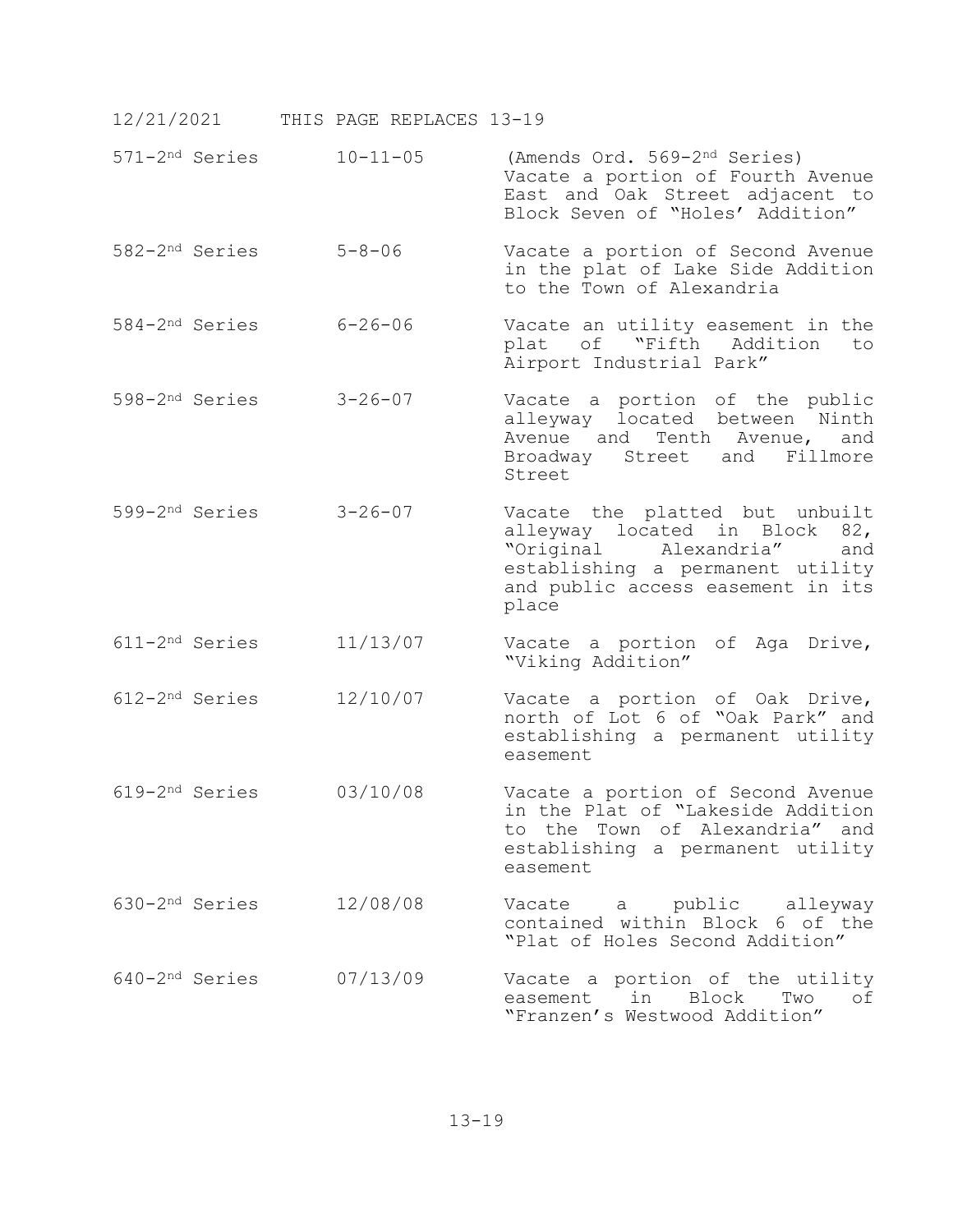| 12/21/2021                  | THIS PAGE REPLACES 13-20 |                                                                                                                                                                                                                                 |
|-----------------------------|--------------------------|---------------------------------------------------------------------------------------------------------------------------------------------------------------------------------------------------------------------------------|
| 652-2 <sup>nd</sup> Series  | 12/28/09                 | Vacate a portion of a dedicated<br>but unbuilt, un-named street<br>located east of North Nokomis St                                                                                                                             |
| 668-2 <sup>nd</sup> Series  | 06/13/11                 | Vacating 18th Avenue in the Plat<br>of "Johnson Estates"                                                                                                                                                                        |
| 697-2 <sup>nd</sup> Series  | 03/10/14                 | Vacating a portion of public<br>alleyway located between Second<br>Avenue and Third Avenue, and<br>Hawthorne Street and Irving<br>Street (Block 83, "Original<br>Alexandria")                                                   |
| 721-2 <sup>nd</sup> Series  | 03/23/15                 | Vacating the public ways located<br>within a portion of the plat of<br>"Sunset Memorial Park"                                                                                                                                   |
| 771-2 <sup>nd</sup> Series  | 08/14/17                 | Vacating 42 <sup>nd</sup> Avenue in the plat<br>of "Fourth Addition to Airport<br>Industrial Park"                                                                                                                              |
| Resolution 2018-22 05/14/18 |                          | Vacating the public streets and<br>Utility and drainage easements<br>located within the plat of<br>"Woodland Heights"                                                                                                           |
| Resolution 2018-26          |                          | Vacating a portion of the public<br>street known as "Point Avenue" as<br>located within the bounds of<br>"Berg's Addition"                                                                                                      |
| 819-2 <sup>nd</sup> Series  | 2/24/2020                | Vacating a portion of a platted<br>utility easement in the plat of<br>"North Nokomis Addition"                                                                                                                                  |
| 823-2 <sup>nd</sup> Series  | 3/23/2020                | Vacating a portion of Second<br>Avenue East and a portion of Oak<br>Street, both as are adjacent to<br>Blocks 25 and 26 of "Lakeside<br>Addition to the Town of<br>Alexandria" and establishing a<br>permanent utility easement |
| 824-2 <sup>nd</sup> Series  | 3/23/2020                | Vacating a portion of the public<br>alley located in Block 8,<br>"Auditors Plat No. 1" and<br>establishing a permanent utility<br>easement                                                                                      |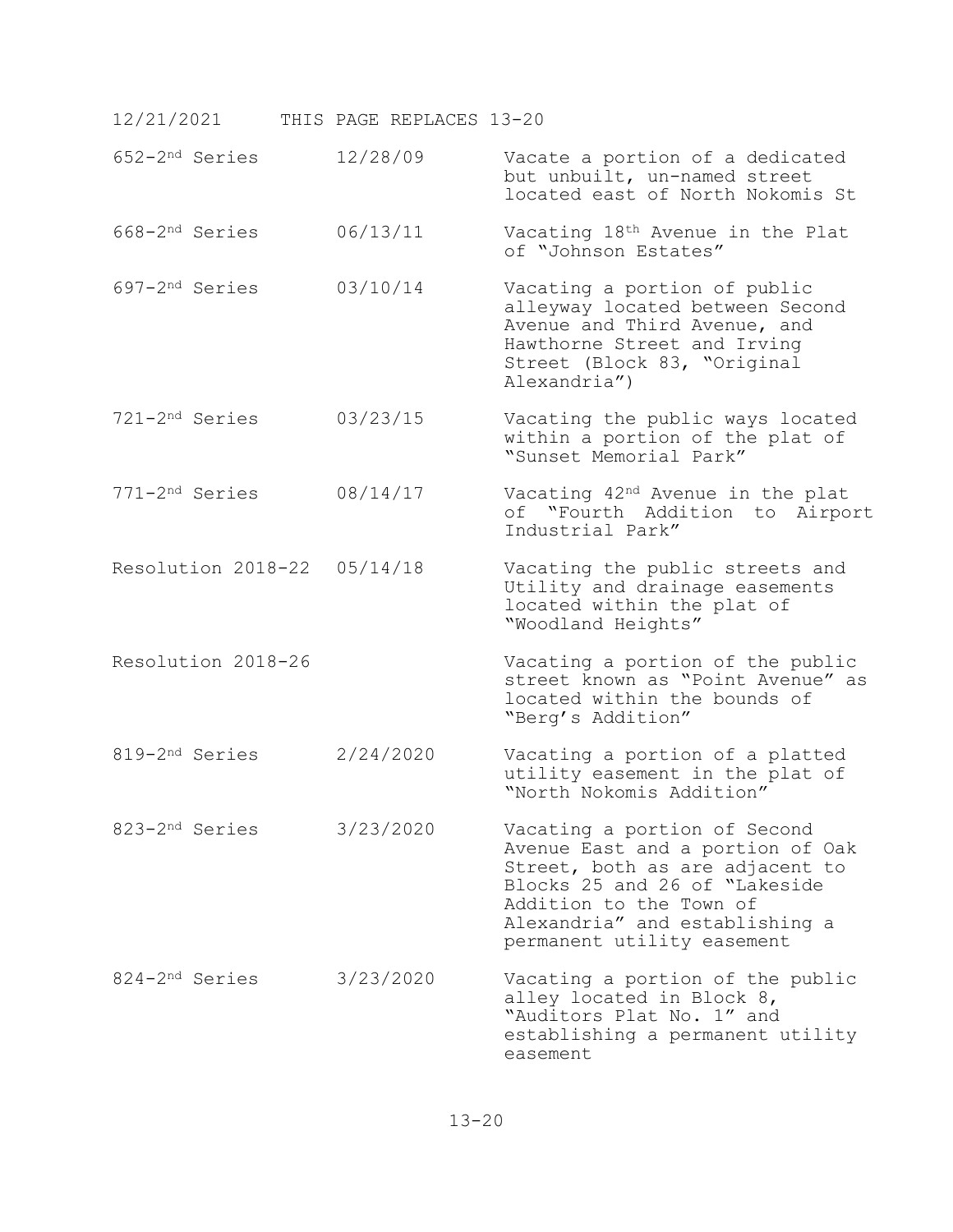|  | 12/21/2021 |  |  | THIS PAGE REPLACES 13-21 |  |
|--|------------|--|--|--------------------------|--|
|--|------------|--|--|--------------------------|--|

- 831-2nd Series 7/13/2020 Vacating the public alleyway located between Third Avenue and Fourth Avenue, and Broadway ("G Street") and Hawthorne Street (Block 81, "Original Alexandria") 852-2<sup>nd</sup> Series 4/26/2021 Vacating the Southerly 141.78' of<br>the public alleyway located public alleyway between Seventh Avenue and Eighth Avenue, and between Broadway ("G") Street and Fillmore Street (Block 60, "Original Townsite of Alexandria")
- 853-2nd Series 5/10/2021 Vacating a portion of the public street known as Fifth Avenue located within the Plat of "Holes' Addition to Alexandria"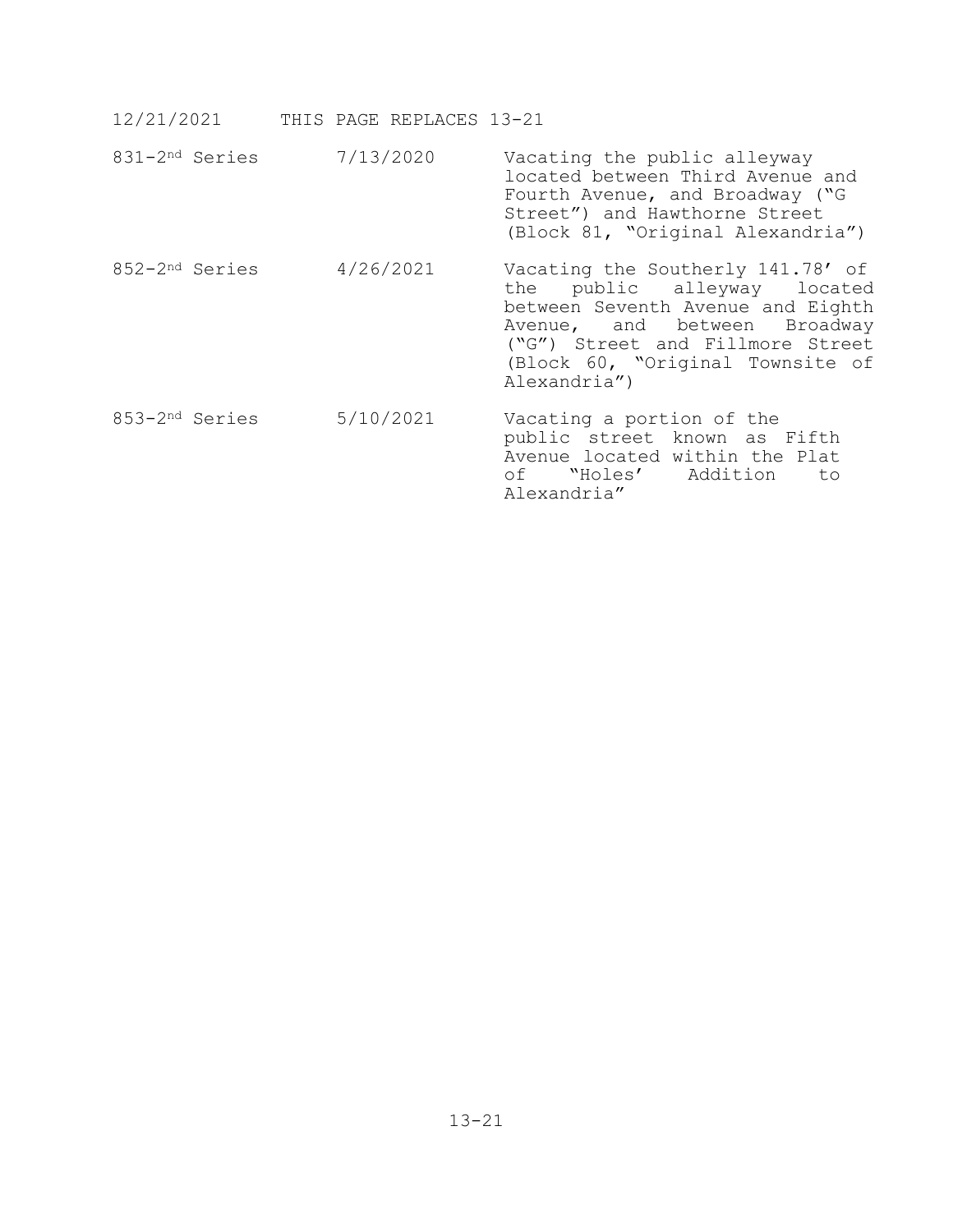# **ANNEXATION ORDINANCES**

| Ordinance<br>No. | Date           | Shortened Title                                                                                       |
|------------------|----------------|-------------------------------------------------------------------------------------------------------|
| 83               | $3 - 05 - 45$  | Land in Sections 24, 25 and 30 or T.<br>128 N, Ranges 37 and 38 West                                  |
| 102              | $6 - 20 - 49$  | Land in NE <sup>1</sup> 4 of SE <sup>14</sup> of Section 24, T.<br>128, Range 38W                     |
| 103              | $6 - 20 - 49$  | Parts of Lot G, F and E of Buck's<br>Subdivision of Govt. Lots 5 and 6,<br>Sec. 21, T. 128 N or R 37W |
| 118              | $12 - 04 - 50$ | Land along east boundary line of<br>Douglas Street                                                    |
| 135              | $11 - 02 - 53$ | Land in Sections 19 and 30, T 128 N, R<br>37W                                                         |
| 157              | $9 - 08 - 59$  | Lands in Sections 17 and 30, T 128, R<br>37                                                           |
| 160              | $1 - 11 - 60$  | Land in Section 30, T 128, R 37                                                                       |
| 167              | $5 - 11 - 61$  | Land in SW4 of NW4 of Sec. 30, T 128<br>N, R 37W                                                      |
| 179              | $6 - 11 - 62$  | Land in NE <sup>1</sup> 4 of NW <sup>14</sup> of Sec. 30, T 128,<br>R 37                              |
| 180              | $6 - 11 - 62$  | Part of NW <sup>4</sup> of Sec. 30, T 128, R 37                                                       |
| 233              | $1 - 09 - 67$  | Part of NE <sup>1</sup> 4 of Sec. 30, T 128N, R 37                                                    |
| 258              | $4 - 08 - 68$  | Part of Govt. Lot 2, Sec. 25, T 128 N,<br>R 38W                                                       |
| 261              | $4 - 27 - 68$  | Part of NE <sup>1</sup> 4 of Sec. 30, T 128, R 37W                                                    |
| 269              | $11 - 18 - 68$ | Part of SE <sup>14</sup> of NE <sup>14</sup> of Sec. 17, T 128N,<br>R 37W                             |
|                  | $11 - 14 - 69$ | 1,468 Acres North of the<br>Interstate<br>annexed by order<br>of Municipal<br>Commission              |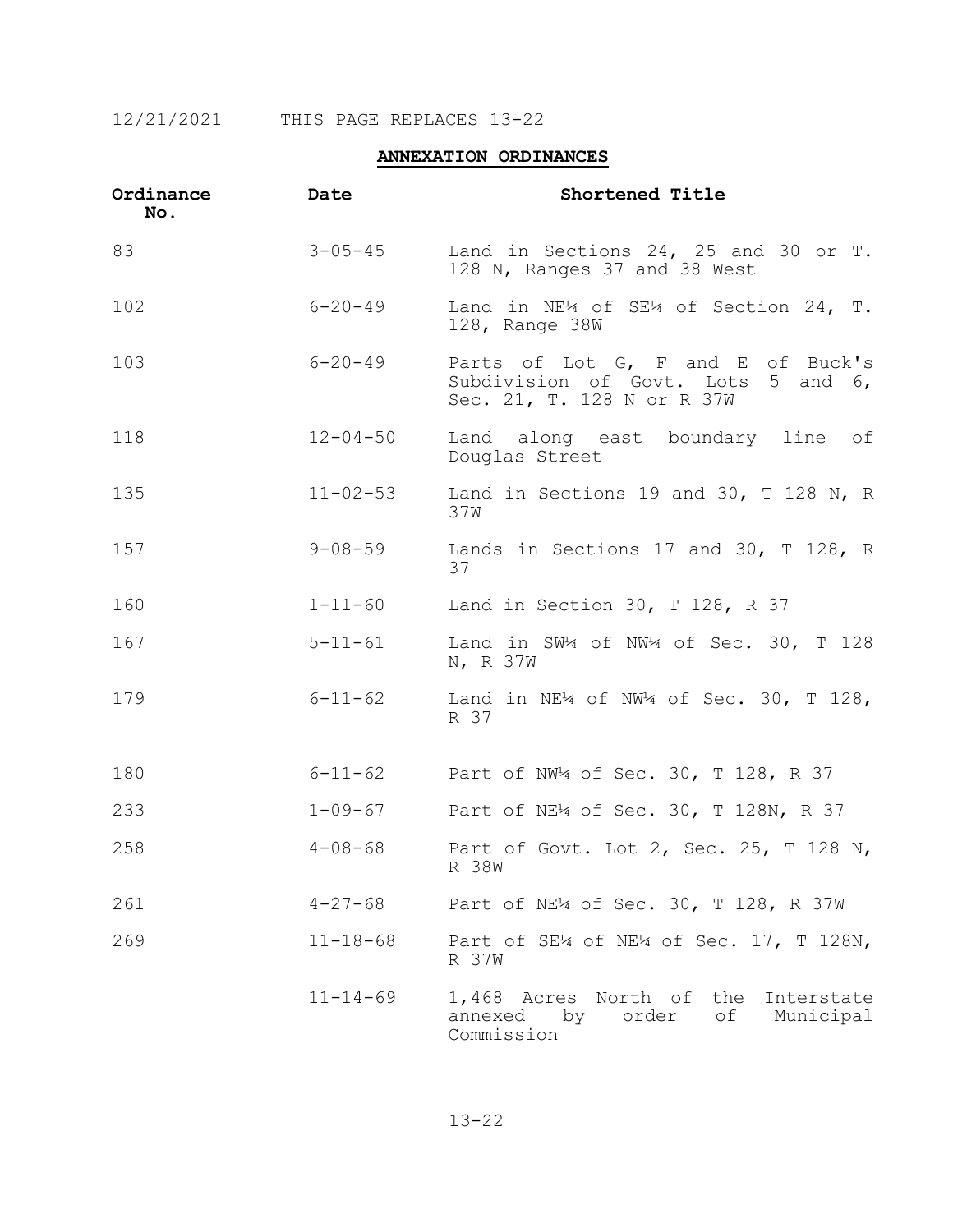312 5-24-71 West 12.5 acres of S½ of SE¼ of NW¼ of Sec. 17, T 128, R 37

72-2nd Series 4-12-76 Part of SW¼ SE¼, Sec. 13, T 128, R 38

- 174-2nd Series 4-13-81 Lot 6, Block 1 & Lot 1, Block 2 of Kloehn's Subdivision except part of Lot 1, Block 2
- 185-2nd Series 12-28-81 Oak Knoll First Addition
- 239-2nd Series 10-28-85 SW 2.47 Acres of Lot E, Auditor's Subd. of the W½ NE¼ of Sec. 17, T 128, R 37 (Parcel #03-1437-000)
- 248-2nd Series 4-14-86 (Amends Ord. 239-2nd Series) S 261.9 ft of Lot E of Auditor's Subd. of the W½ of the NW¼ of Sec. 17, T 128N, R 37W, lying W of Sunnyside Drive, E of the Northeasterly rightof-way of TH 29 and lying south of Lot 1, Block 1, Jelsings Sunny Acres Addn (Parcel #03-1437-000)
- 281-2nd Series 12-27-88 This Ordinance never published Annexation never materialized (Westwood Area)
- 319-2nd Series 4-13-92 A part of the Southwest Quarter of the Northeast Quarter (SW1/4 NE1/4) and

part of the Southeast Quarter of the Northwest Quarter (SE1/4 NE1/4) of Section 13, Township 128 North, Range 38 West

329-2nd Series 9-28-92 That part of Government Lot 4 and Government Lot 5 of Section 6, Township 127 North, Range 37 West of<br>the 5th P.M. lying south of the the 5th P.M. lying south of the<br>northerly right-of-way line of right-of-way Interstate Highway Number 94 less and except that part of said Government Lot 5 (Park Inn Annexation)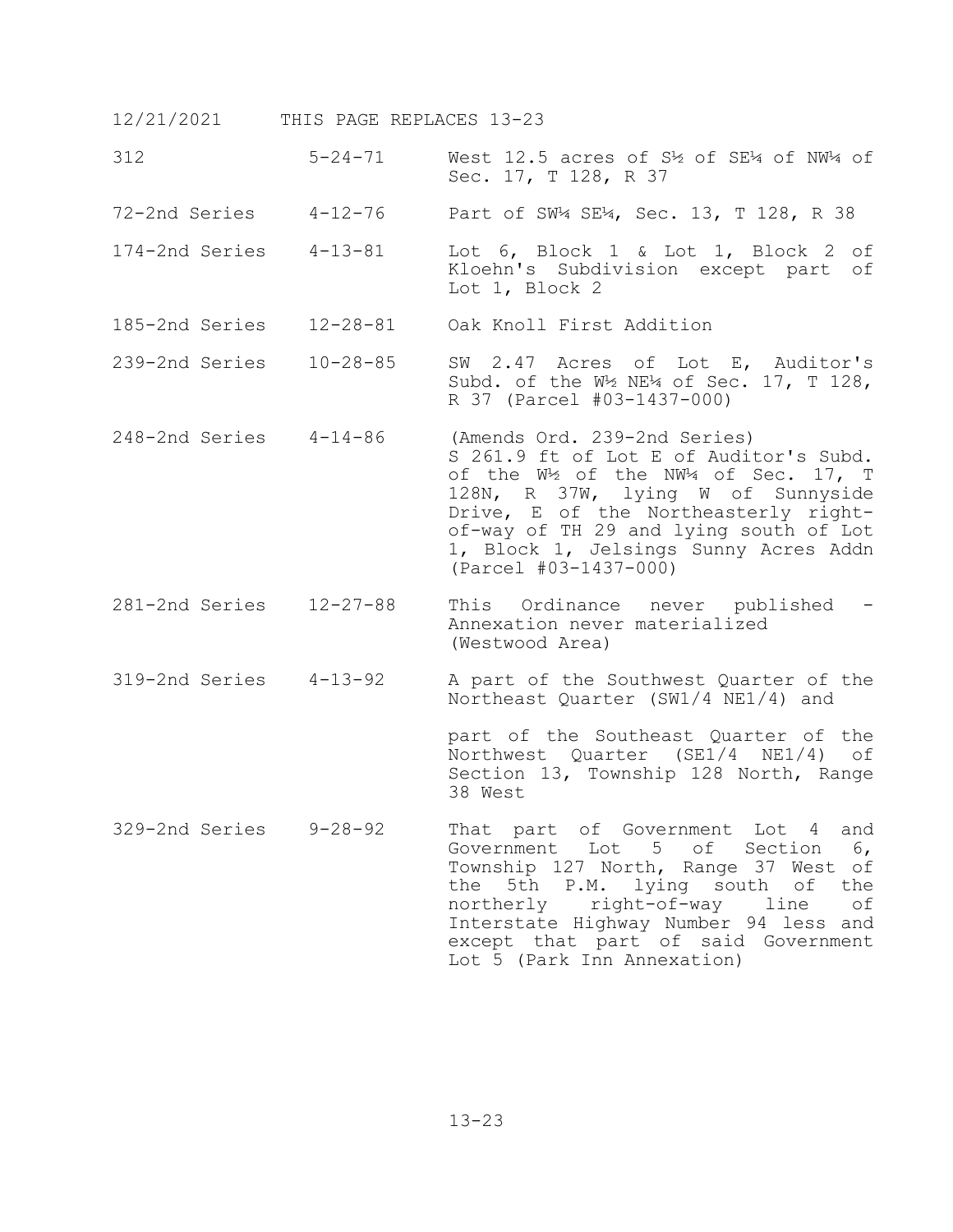- 330-2nd Series 9-28-92 That part of the Northeast Quarter of the Northeast Quarter (NE1/4 NE1/4) and the Southeast Quarter of the Northeast Quarter SE1/4 NE1/4) of Section 1, Township 127 North, Range 38 West of the 5th P.M. (Delores Hens Annexation)
- 336-2nd Series 12-31-93 That part of Government Lot 1 and the SE1/4 NE1/4 of Section 26, and of Government Lot 2, Section 25, Township 128, Range 38, AND that part of Government Lot 1, Section 26 and of Government Lot 2, Section 25, Township 128, Range 38 (Tom Hayes Annexation)
- 341-2nd Series 3-08-93 That part of the South Half of the North Half of the Southeast Quarter of the Northwest Quarter and that part of<br>the South Half of the Southeast the South Half of the Quarter of the Northwest Quarter and that part of Lots  $5, 6, 7, 8$  and  $9$  of SUBDIVISION OF THE WEST HALF OF THE<br>NORTHEAST OUARTER AND NORTHWEST QUARTER QUARTER OF THE SOUTHEAST QUARTER,<br>according to the recorded plat according to the recorded thereof, all of Section 17, Township 128 North, Range 37 West (School Annexation)
- 343-2nd Series 6-12-93 That part of the Southeast Quarter of the Northeast Quarter (SE1/4NE1/4) of Section 13, Township 128 North, Range 38 West...a distance of **833.00** feet... (Alex Extrusion, Doege Mfg., Dahling Transport Annexation)
- 343-2nd Series 10-12-93 (Amends Ord. 343-2nd Series) That part of the Southeast Quarter of the Northeast Quarter (SE1/4NE1/4) of Section 13, Township 128 North, Range 38 West...a distance of **883.00** feet... (Alex Extrusion, Doege Mfg. Dahling Transport Annexation)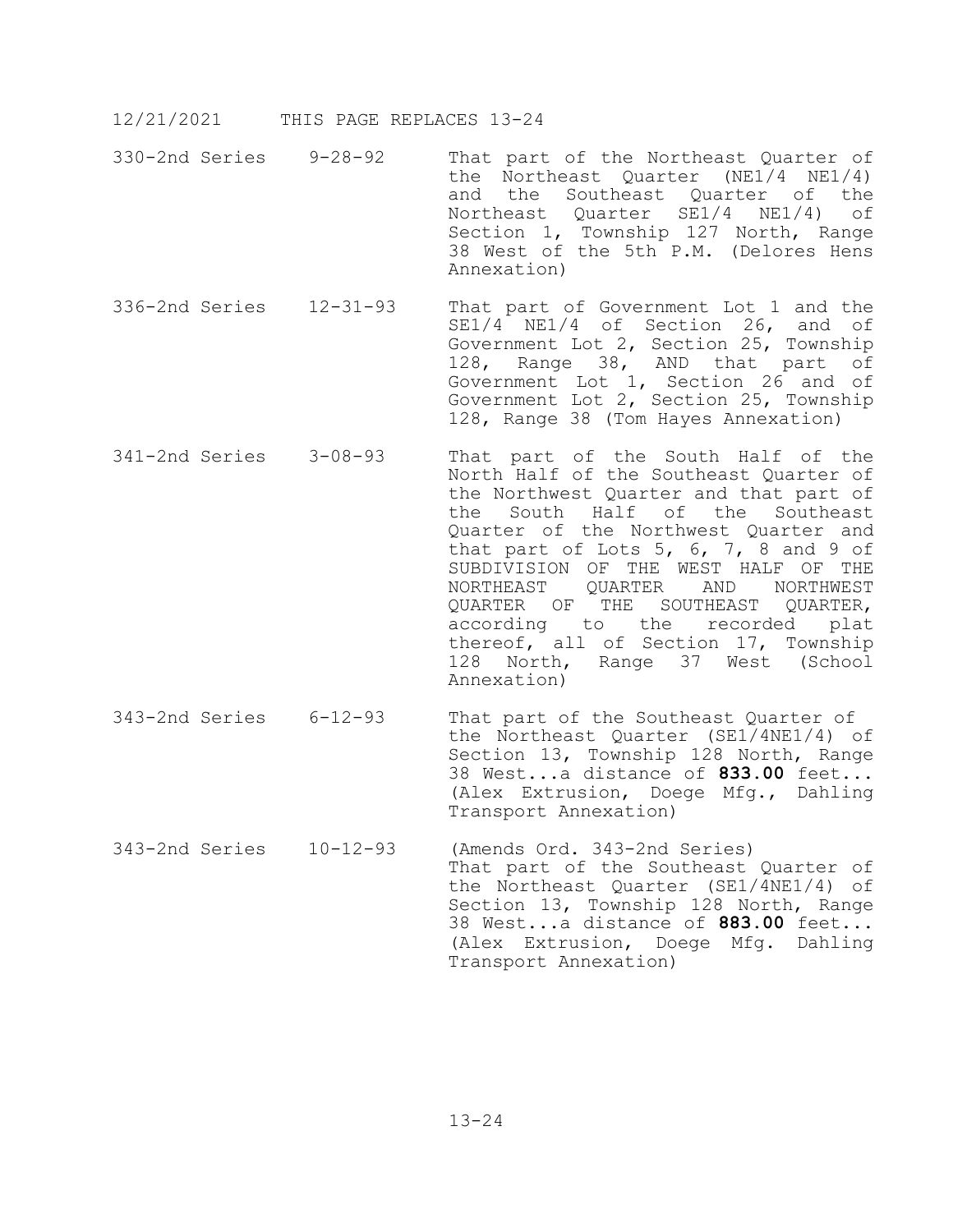- 12/21/2021 THIS PAGE REPLACES 13-25
- 350-2nd Series 11-08-93 That part of Lot 4, SUBDIVISION OF WEST HALF OF NORTHEAST QUARTER AND NORTHWEST QUARTER OF SOUTHEAST QUARTER of Section 17, Township 128 North, Range 37 West (School Annexation)
- 390-2nd Series 12-23-96 Part of the North 101.32 feet of the East 296.96 feet of the Southwest Quarter of the Northeast Quarter of Section 13, Township 128N, Range 38W, Douglas County...containing 0.69 acres (Jerry's Grill & Bar)
- 394-2nd Series 01-13-97 Northeast quarter (NE1/4NE1/4), Section 13, Township 128, Range 38 (PIN 27-0614-000 @ 40 Ac) AND All of Government Lot 2 lying West of Lunz Supplement to Henry Beach and all of the Southwest Quarter of the Northwest Quarter...Section 18, Township 128, Range 38 (PIN 03-1576-000 @ 48.2 Ac) (Herman Felt)
- 398-2nd Series 05-12-97 Lots 14, 14A, 15-42, 42A, 43, 43A, and 44-48, Henry Beach, Alexandria Township, Douglas County, Section 18, Township 128, Range 37 (PIN 03-1617- 000 through 03-1632-000) AND Lots A, B, C, D, E, F, G, and J, Lunz Supplement to Henry Beach, Alexandria Township, Douglas County, Section 18,<br>Township 128, Range 37, (PIN 03-1633-000 through 03-1642-000) (Van Dyke Drive)
- 399-2nd Series 06-09-97 That part of the Se1/4NE1/4 of Section 26, Township 128 North, Range 38 West, Douglas County, Minnesota...containing 10.42 acres (West Winona Drive)
- 403-2nd Series 10-14-97 That part of the East Half of the Northwest Quarter  $(E1/2NW1/4)$ Section 6, Township 127 North, Range 37 West, Douglas County which lies southerly of the northerly right-ofway line of Interstate Highway 94 subject to easements, reservations and restrictions of record, if any (T.H. 29 South)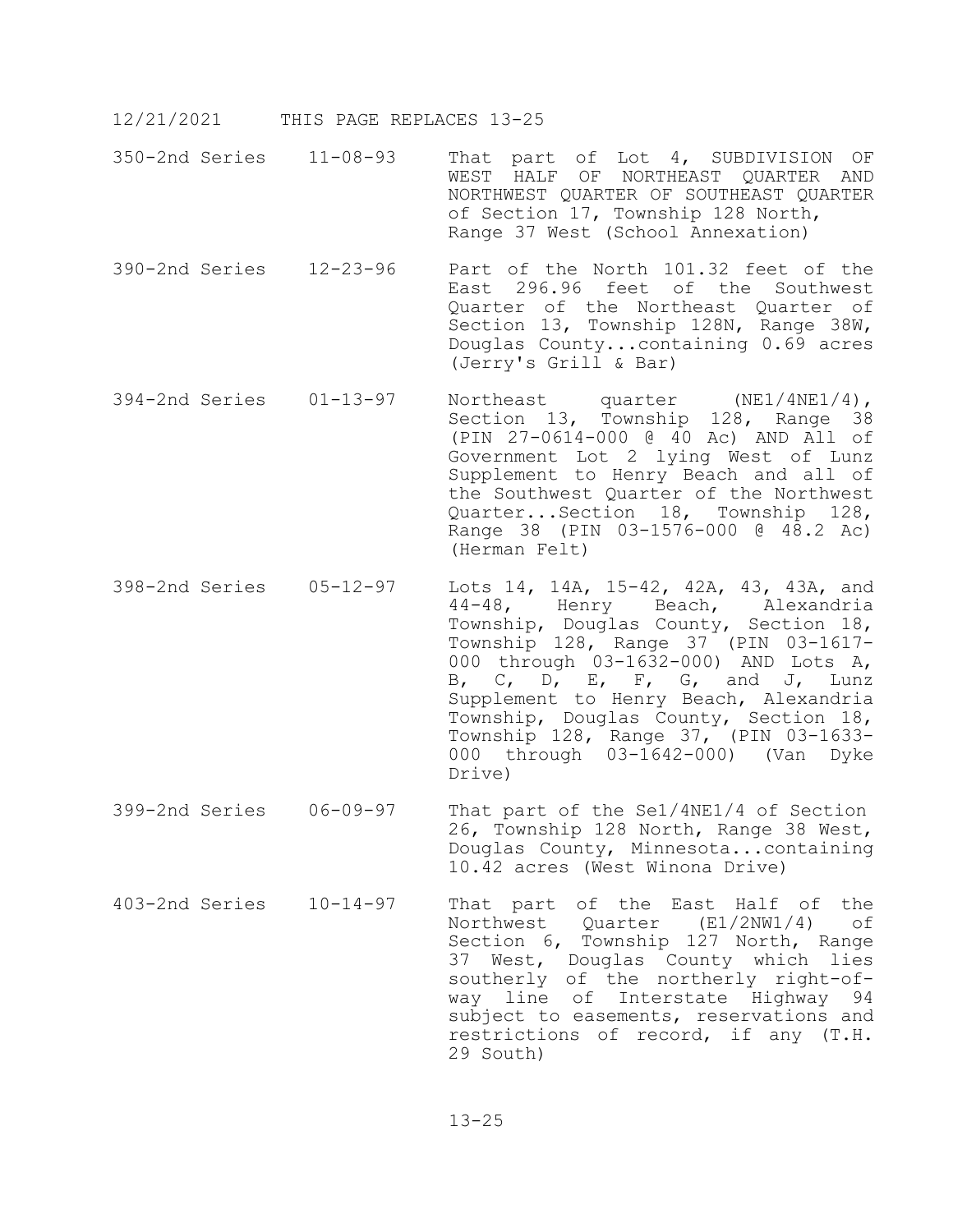- 404-2nd Series 12-08-97 (Karnis Annexation) All that part of the East half of the Southeast Quarter (E1/2SE1/4) of Section 12, Township 128 North, Range 38 West, Douglas County, Minnesota, lying easterly and southeasterly of C.S.A.H. No. 44<br>except the following described following described<br>ood South...Westbrook tracts...Ridgewood Estates. (Lake Community Church Annexation) That part of the Northeast Quarter of the Southeast Quarter (NE1/4SE1/4) of Section 12, Township 128 North, Range 38 West, Douglas<br>County, Minnesota described as Minnesota described follows...Ridgewood South (12 acres)
- 407-2nd Series 12-22-97 Lots 1-5, Kloehn's Subdivision (PIN 03-1643-000 through 03-1647-000)...(PIN 03-1650-000, 03-1578-000, 03-1580-000, 03-1581-000, 03-1582-000,<br>03-1583-000, 03-1584-000 (Agnes 03-1583-000, Boulevard and Kinkead Drive)
- 415-2nd Series 6-22-98 The platted Public Road, according to the plat of Kloehn's Subdivision. . . That part of C.S.A.H. No. 37 lying northwesterly of the west line of<br>First addition to Kloehn's Addition to Kloehn's Subdivision. . . Beginning at the northwest corner of Lot 1, Block One, Kloehn's Subdivision. . . South 43 degrees 00 minutes West. . . a<br>distance of 66.00 feet to the  $distance$  of  $66.00$  feet intersection with the southwesterly right-of-way line of said C.S.A.H. No. 37 (Agnes Boulevard and Kinkead Drive Annexation).
- 420-2nd Series 8/24/98 That part of the South Half of the Southeast Quarter also with that part of Gov't Lot 3, Section 12, also with that part of the North Half of the Northeast Quarter of Section 13 all in Township 128 North, Range 38 West, Douglas County, Minnesota, described as follows:. . . Tabbert's Subdivision and Bridgeport Townhomes (Tabberts Addition Annexation)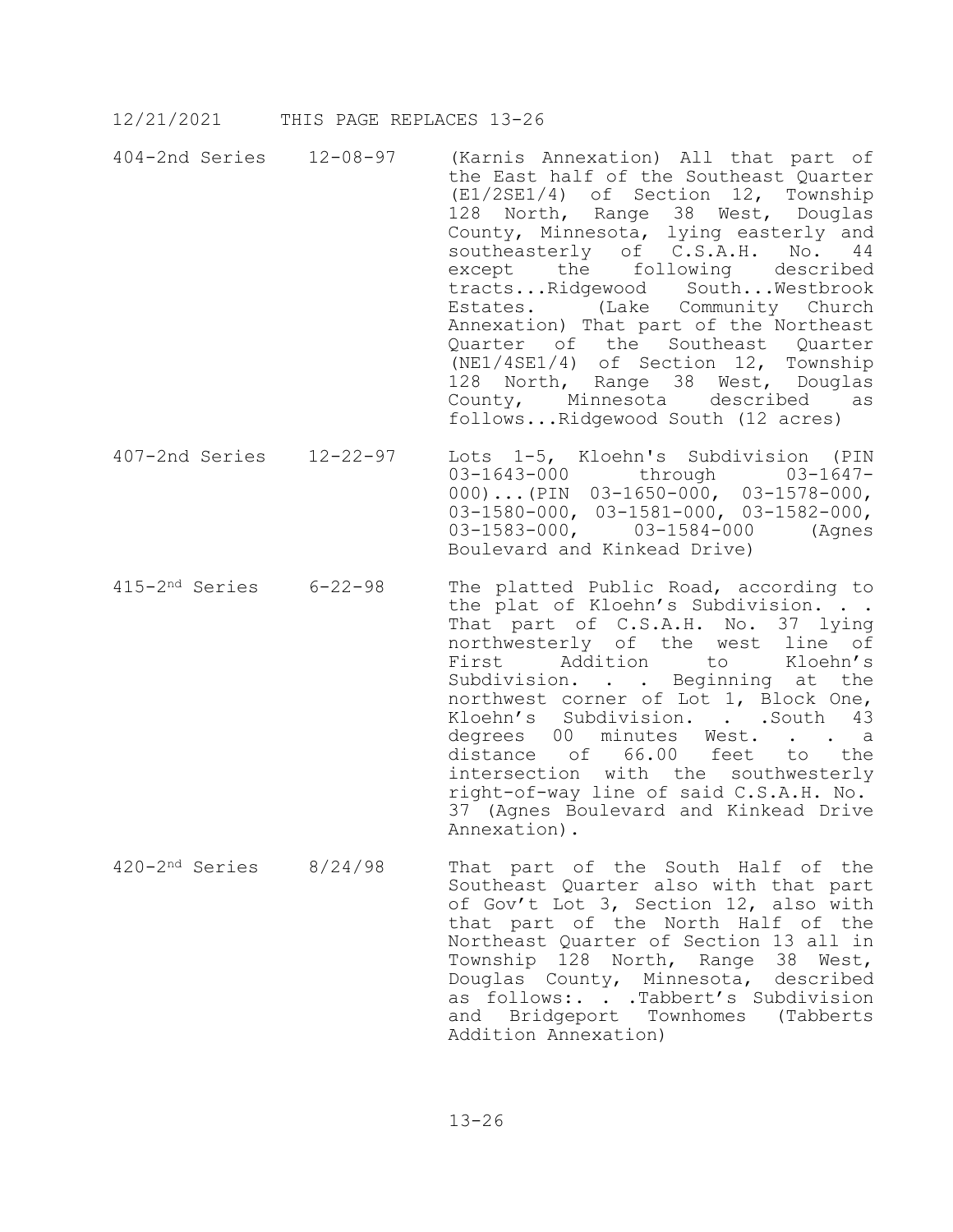- 421-2nd Series 9/28/98 Section 12, Township 128, Range 38, Unplatted .59 acres of E2SE4 (part of vacated subs 15-30 Whitcombs Sub) . . .Lot 7, Block 1, Ridgewood South in LaGrande Township. AND Lots 1 through 7, Block 1, Lots 1 and 2, Block 3, Ridgewood South.
- 425-2nd Series 12/14/98 The West 11.71 Acres of East 30 Acres of the SW1/4 of the SE1/4, Section 13, Township 128, Range 38 West And The West 10 Acres of the SW1/4 of the SE1/4, Section 13, Township 128, Range 38 West,. . .The East 15 Acres of the SE1/4SW1/4, and the West 132.0 feet of the West Acres of the SW1/4SE1/4, all in Section 3, Township 128 North, Range 38 West. . . The E1/2NE1/4NW1/4 and the W1/2NW1/4NE1/4, all in Section 24, Township 128, Range 38, EXCEPTING. . . c) All that part platted as HILLTOP. d) The West 16.5' of the E1/2NE1/4NW1/4.
- 426-2nd Series 12/14/98 Part of Lot A "Walker's Sub" (E 111.1' of Sub P of NW2NE4 & Lot 1) Outside City AC 0.38
- 429-2nd Series 2/8/99 Lot 1 and Lot 6 and the North 33 of Lot 5, Block 1, Jelsing's Sunny Acres; and Lot 7, Block 1, Jelsing's Sunny Acres, according to the recorded plat thereof.
- 431-2nd Series 5/10/99 The West 11.71 Acres of East 30 Acres of the SW1/4 of the SE1/4, Section 13, Township 128, Range 38 West And The West 10 Acres of the SW1/4 of the SE1/4, Section 13, Township 128, Range 38 West,. . .The East 15 Acres of the SE1/4SW1/4, and the West 132.0 feet of the West Acres of the SW1/4SE1/4, all in Section 3, Township 128 North, Range 38 West. . . The E1/2NE1/4NW1/4 and the W1/2NW1/4NE1/4, all in Section 24, Township 128, Range 38, EXCEPTING. . . c) All that part platted as HILLTOP. d) The West 16.5' of the E1/2NE1/4NW1/4.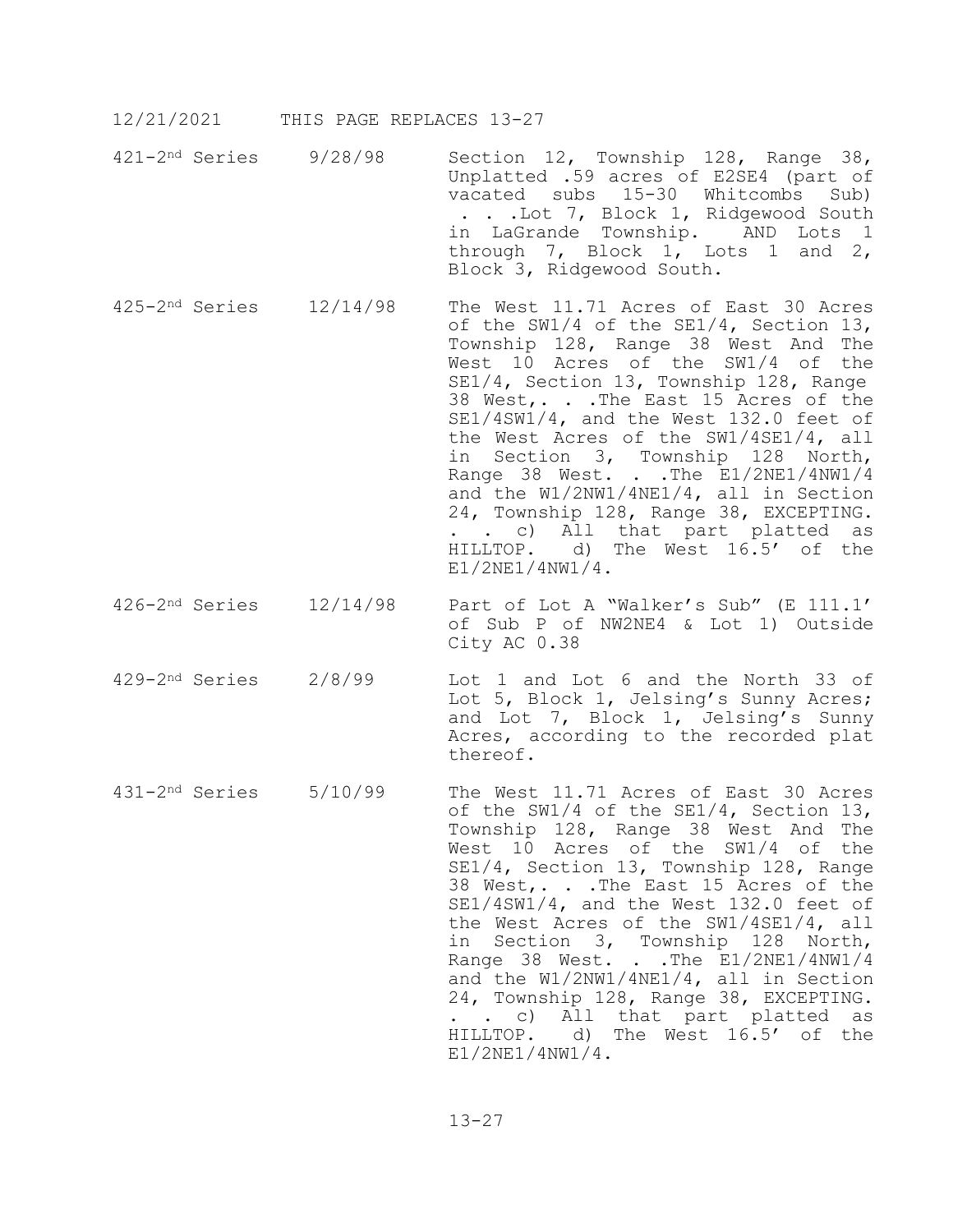- 432-2nd Series 6/14/99 5 AC in S'ly pt of outlot A NE of Hwy. #22, N of site cor, & W of platted rd "1st Addn to Tabberts Sub" AC 5.
- 434-2nd Series 8/23/99 (Amends Ord. 426-2nd Series) Part of Lot A "Walker's Sub" (E 111.1' of Sub P of NW4 NE4 & Lot 1) Outside City Ac 0.38"
- 435-2nd Series 8/23/99 (Amends Ord. 429-2nd Series) "SECTION IV. That the City Clerk is directed to file copies of this Ordinance with the Minnesota Municipal Board, the Douglas County Auditor, and the Alexandria Township Board of Supervisors."
- 436-2nd Series 8/23/99 (Amends Ord. 432-2nd Series) A part of Outlot A, FIRST ADDITION TO TABBERT'S SUBDIVISION; Douglas County, Minnesota, described as follows: Commencing at the southerly most corner of Lot 6, Block 5, said FIRST ADDITION TO TABBERT'S SUBDIVISION. . . thence South 39 degrees 21 feet West 105.09 feet to the point of beginning and containing 5.0 acres.
- 439-2nd Series 12/13/99 Beginning at the northeast corner of Lot 1, Block Twelve, SUMMERVILLE ESTATES; thence northwesterly to a point on the northerly right-of-way line of said C.S.A.H. No. 44, said point being the southeast corner of the Independent School District No. 206 property as recorded in Document<br>No. 91479 and said line there 91479 and said line there terminating . . . Commencing at the northwest corner of said fractional Southeast Quarter; thence on a record bearing of North 87 degrees 48 minutes 56 seconds East along the north line of said fractional Southeast Quarter 1320.00 feet; . . . thence North 00 degrees 58 minutes 22 seconds West 285.79 feet to the point of beginning. Containing 1.63 acres more or less.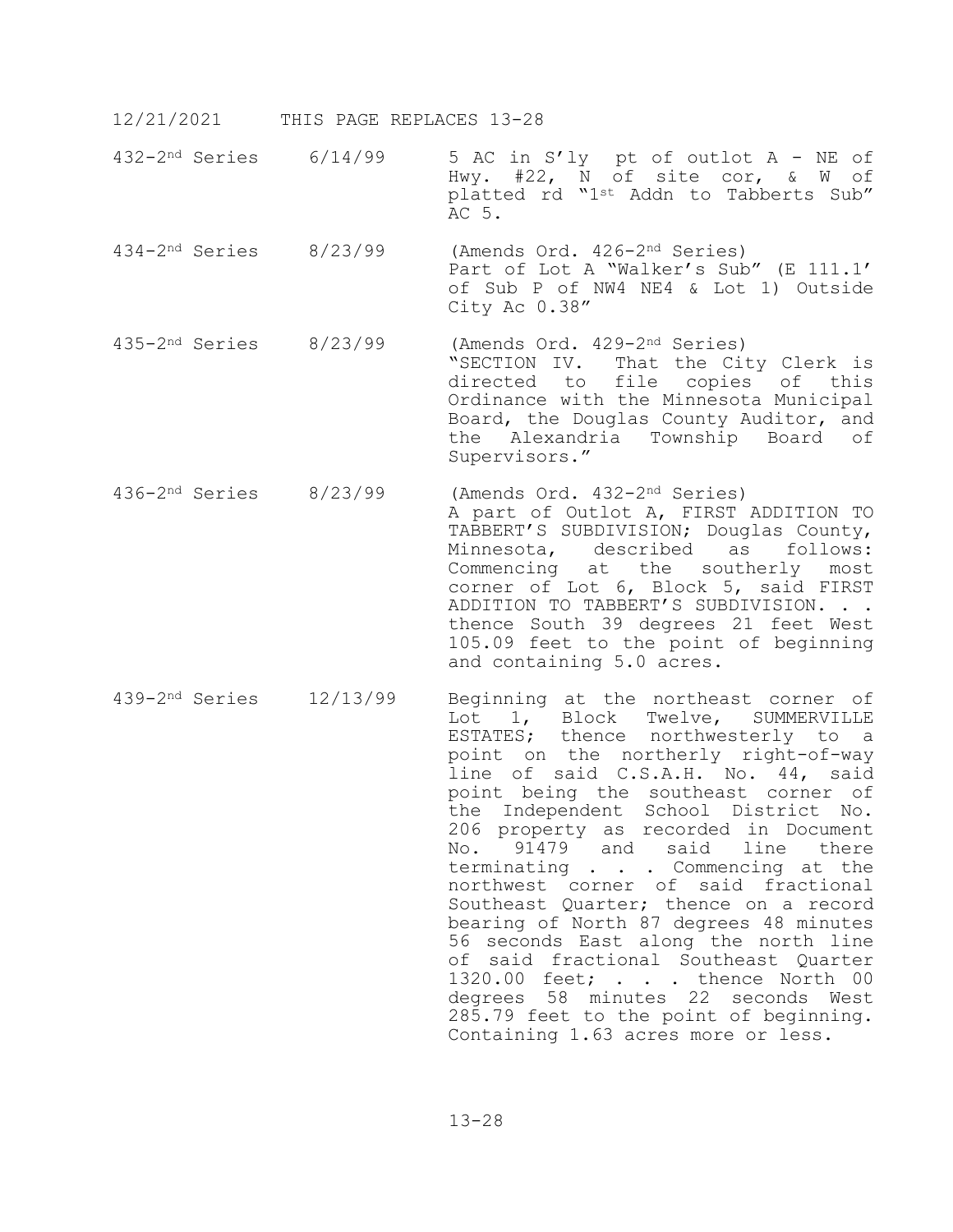- 440-2nd Series 12/27/99 All that part of Government Lots 3 and 4, Section 12, Township 128, Range 38, described as follows; . . . That part of c.S.A.H. No. 22 being in Sections 12 and 13, Township 128 North, Range 38 West, lying between the lines as bounded on the Northwest by the easterly line of Lot 1, Block Two, 1st<br>ADDITION TO ECKERTS SUBDIVISION ADDITION TO extended northwesterly and bounded on the south by the south line of the Northwest Quarter of the Northeast Quarter of said Section 13.
- 441-2nd Series 12/27/99 "Lots 1, 2, 3, and 4, Block One, and the dedicated public road, Northside Center Addition", excepting therefrom the following described property: "That part of Lot 2, Block One, Northside Center Addition, according to the recorded plat on file in the Office of the County Recorder, Douglas County Minnesota, lying west of a line described as follows: . . . Beginning at the most southerly corner of Lot2, Block Five, Jelsing's Sunny Acres;<br>thence southeasterly along the southeasterly southwesterly line of said Lot 2, extended to the intersection with the<br>northwesterly right-of-way line of northwesterly right-of-way line Minnesota State Trunk Highway No. 29 and said line there terminating."
- 442-2nd Series 12/27/99 Lot 1 "Caldwell's Sub of S 10 AC of Gov't Lot 8"
- 443-2nd Series 2/28/00 Lakes Le Homme Dieu & Geneva Outlots LTO 14 N of Lakeview Dr. & W of Lots 1-2-3 & 4 & pt of vac'd rd, "Douglass Bay"; . . . AND Lakes Le Homme Dieu & Geneva Outlots E2 of Lot 12, & Lot 13 ex E 100'; & Lot 14 & vac'd Lakeview Dr between S'ly ext'ns of E & W lines of said tracts lying N of Twp Rd, "Douglass Bay"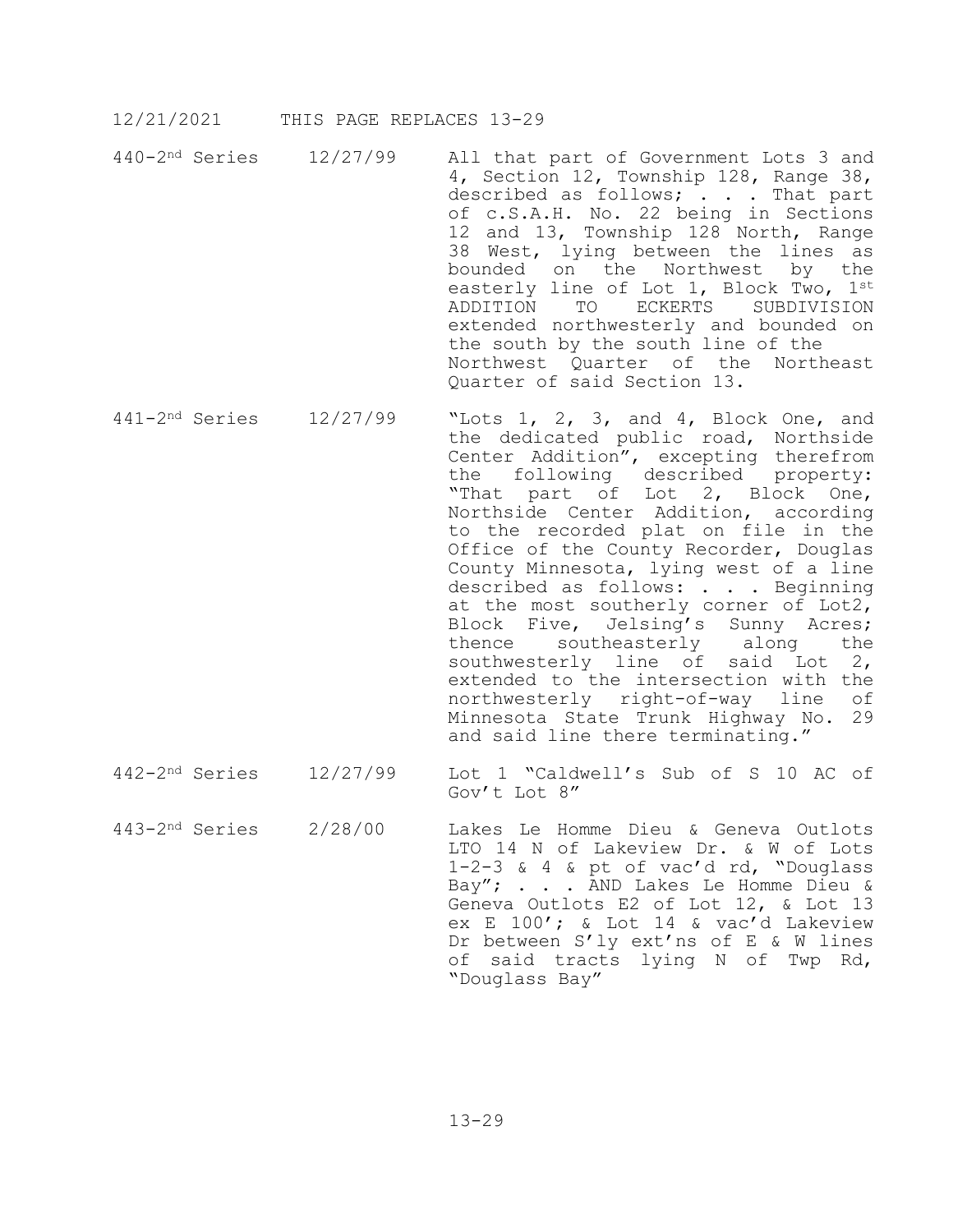- 445-2nd Series 4/24/00 Lots 1 through 3, Block One, "Summerville Estates" and Lots 1 and 2, Block Two, "Summerville Estates" and . . . Lots 1 through 7, Block One, "4<sup>th</sup> Addition to Summerville Estates", also with the platted roads in said plats also known as Glenn Street, Armstrong Road, Shepard Road, McAuliffe Place, Steger Road, Aldrin Circle and Armstrong Circle.
- 446-2nd Series 4/24/00 Lots 1 through 9, "First Addition to Voyager Townhomes"
- 447-2nd Series 4/24/00 (Amends Ord. 439-2nd Series) "SECTION II: That the territory to be annexed is described as: That part of C.S.A.H. No. 44 lying between the following bounded lines: Bounded on the south by the north line of the<br>SIXTH ADDITION TO TABBERT'S ADDITION TO TABBERT'S SUBDIVISION, in Section 12, Township 128 North, Range 38 West, Douglas County, Minnesota, according to the recorded plat thereof, extended east and bounded on the east by a line described as follows: . . . thence North 00 degrees 58 minutes 22 second West 285.79 feet to the point of beginning. Containing 1.63 acres more or less."
- 449-2nd Series 6/26/00 (Amends Ord. 445-2nd Series) Lots 1 through 3, Block One, "Summerville Estates" and . . . . Lots 1 through 7, Block One, "4th Addition to Summerville Estates", also with the platted roads in said plats also known as Glenn Street, Armstrong Road, Shepard Road, McAuliffe Place, Steger Road, Aldrin Circle and Armstrong Circle.
- 450-2nd Series 7/10/00 Lots 1 & 2, Block One, "Norlings Addition" AC .68 (HRA) . . . . Along with the platted road (Cardinal Lane) from it's intersection on the north side of County Road 90 north to the north line of Lot 1, Block Two, Norlings Addition, extended.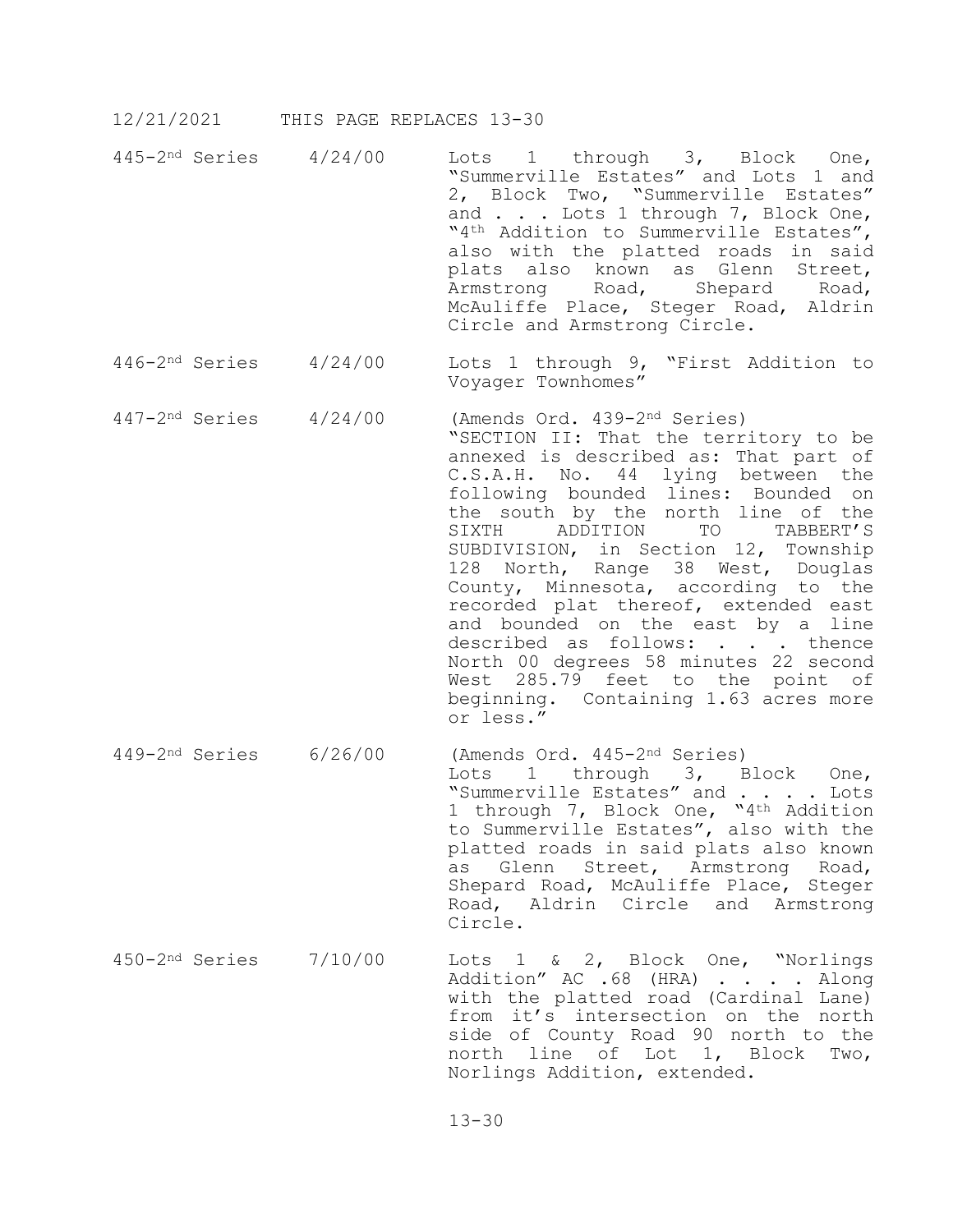- 452-2nd Series 7/14/00 Lot 1, Block Two, SECOND ADDITION TO DIEKMAN'S HIGHWAY ACRES, according to the recorded plat thereof. . . Excepting therefrom that portion thereof lying within the Public Roads dedicated within said SECOND ADDITION TO DIEKMAN'S HIGHWAY ACRES. The tract herein described contains 24.35 more or less.
- 453-2nd Series 7/14/00 Lots 8, 9, 10 and the South 10' of Lot 11, Block A, 'Auditor's Plat of Part of Lots E & D, Auditor's Subdivision of W2, NW4'.
- 458-2nd Series 2/26/01 Lot 1, Block 2, "3rd Addition to Tabberts Subdivision"
- 459-2nd Series 4/9/01 Lots 1 through 7, Block One, "Rearrangement of Second Addition to Voyager Townhomes".
- 461-2nd Series 5/14/01 All that part of the NE1/4NE1/4 Section 1, Township 127N, Range 38W, lying Southerly and Westerly of the right of way of Interstate No. 94 and Trunk Highway No. 29.
- 469-2nd Series 7/23/01 (Amends Ord. 443, Second Series) SECTION 1. That Ordinance No. 443, Second Series is hereby amended by adding the following language to the end of Section III: "Also described as: All that part of Government Lot 3 and that part of Government Lot 2 of Section 9, Township 128 North, Range 37 West, . . . thence North 42 degrees 41 minutes 28 seconds East, + or – 61 feet to the shoreline of Lake LeHomme Dieu and there terminating."
- 473-2nd Series 8/27/01 Lots 1 through 7, Block One, "West Willow Park", along with the platted road contained in said plat, (AC 21.84) . . . AND EXCEPT THAT PARCEL CONVEYED TO DENNIS L. BARTHLE AND LILLY BARTHLE AND FILED IN BOOK 106 OF DEEDS, PAGE 136 (1.0 AC), all of which documents are attached to and made a part of this ordinance (AC 18.61).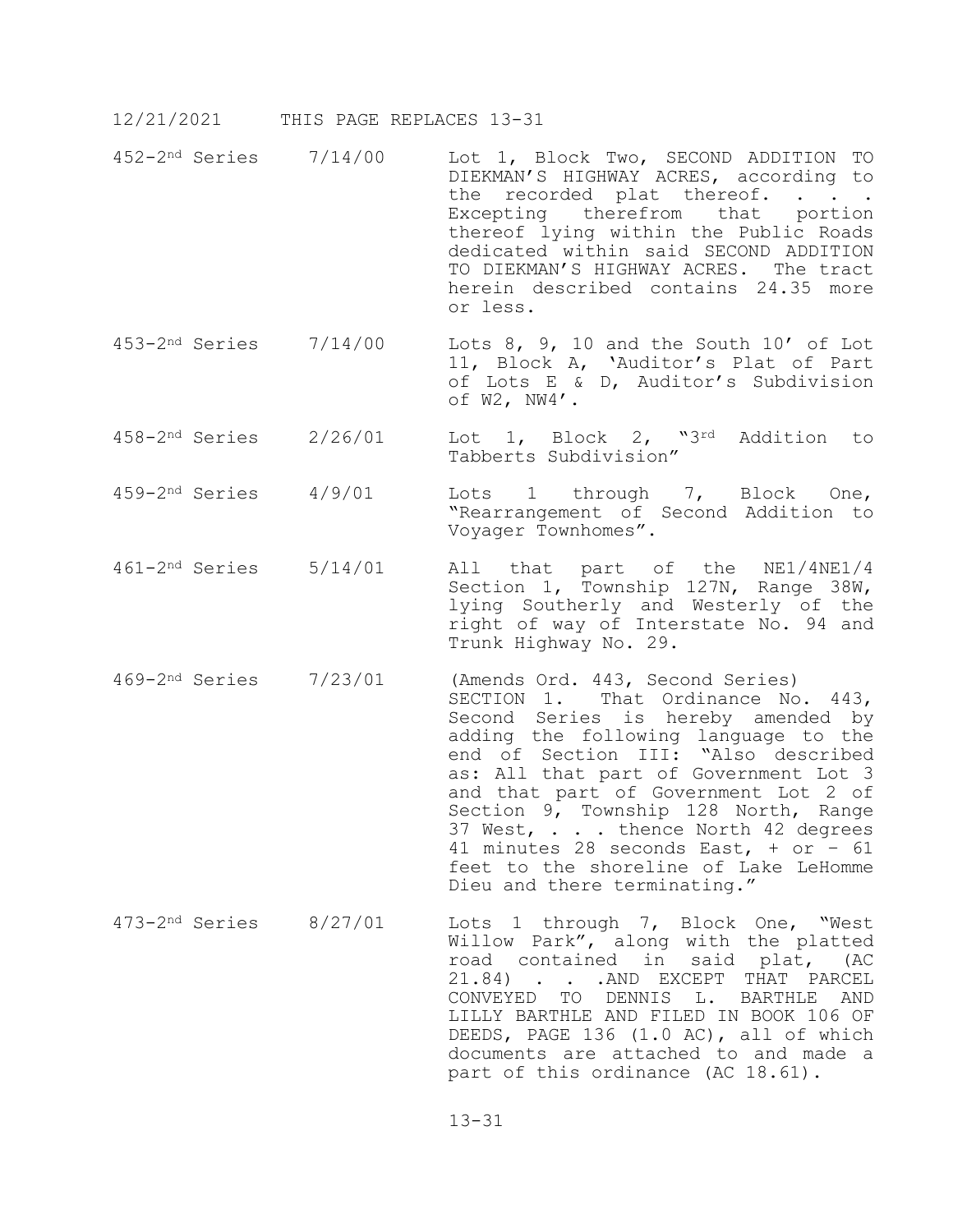- 474-2nd Series 8/27/01 Lots 1 through 17, Block One, "Voyager Townhomes" and Lots 1 through 20, Block One, "Northbrook Estates" and Lots 1 through 11, Block One, "Third Addition to Voyager Townhomes".
- 475-2nd Series 9/10/01 All of Lot Six (6), Block Five (5), and also part of Lot (5), said Block Five (5), all of FIRST ADDITION TO TABBERT'S SUBDIVISION, Douglas County, Minnesota, described as follow: . . . thence South 39°21' West and along the southeasterly line of said Lot 5 a distance of 170.00 feet to the point of beginning; and all subject to existing easements of record.
- 479-2nd Series 12/10/01 Lots 8, 9, 10, and 11, Block A "Auditors Plat of Part of Lots E & D of AUD SUB of W2 W4", SECTION 17, TWP 128, RANGE 37 (PIN 1448, 1449, 1450, AND 1451). . . E 200' of W 233' of S 100' of SW4SW4, SECTION 08, TWP 128, RANGE 37 (AC .46) (PIN 0781).
- 480-2nd Series 12/10/01 Part of E 630' of Government Lot 3 in Outlot A ex .916 AC West of Lot 5, Block 1 Fourth Addition to Tabberts Subdivision and that part of Outlot A lying in SW4 SE4 of Section 12, T-128 R-38 AC 7.59.
- 497-2nd Series 12/9/02 Lot 5, Block One, "Third Addition to Summerville Estates" (Living Waters Assembly of God).
- 498-2nd Series 12/9/02 Lot 8, Block One, "Fourth Addition to Summerville Estates" (Augeson).
- 499-2nd Series 2/10/03 SW4SW4 Lying S of CSAH #45, Section- 13, TWP-128, Range-38. AC 6.02 (Schmidt) and . . . That portion of<br>CSAH #82 lying west of its lying west of intersection with CSAH #22 and east of its intersection with Latoka Drive.
- 503-2nd Series 2/24/03 NW4 NW4 & W2 NE4 NW4 EX S 800' of W 400' of NW4 NW4, Section 24, Township 128, Range 38. AC 52.7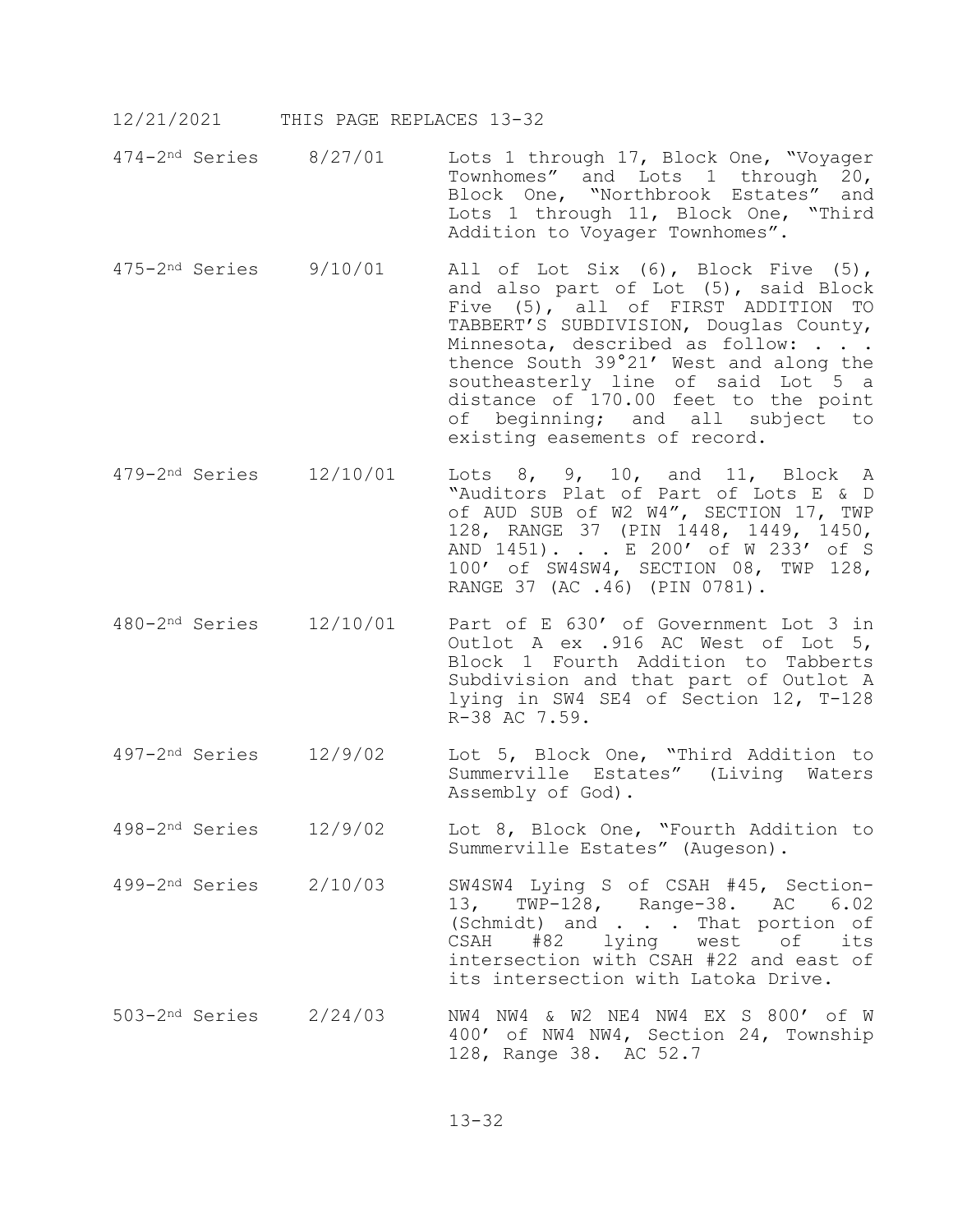- 513-2nd Series 7/14/03 That portion of the SE1/4 SW1/4 and the SW1/4 SW1/4 lying south or east of the east of the east R/W line of CSAH 45 ex a 2 AC tract in the SE corner, Section 26, Township 128, Range 38. AC 35.3 (Hvezda). . . 5.4 AC of SW1/4 SW1/4 adjacent to and either side of CSAH 45 south of the south R/W of Evergreen Lane, Section 26, Township 128 Range 38. AC 5.4 (Geris)
- 514-2nd Series 7/14/03 That part of the SW1/4 SW1/4 of Section 13, Township 128N, Range 38W lying south of the southerly R/W line of CSAH No. 82 and lying east of the easterly R/W line of CSAH No. 45, except the easterly 30 feet of the SW1/4 SW1/4 and the part platted as "Rearrangement of West Willow Park" 2.94 AC
- 515-2nd Series 7/14/03 The East Half of the Northeast Quarter, Section 35, Township 12 North, Range 38 West, lying south of the south R/W line of TH 27. AC 78.0, and That part of the Northeast Quarter of the Southeast Quarter, Section 35, Township 128 North, Range 38 West lying North of the North R/W line of Interstate No. 94. AC 17.96 (Zacher)
- 530-2nd Series 1/26/04 W 10 AC of W 20 AC of N 40 AC OF GOVT LOT 3 Section 24, Township 128, Range 38. AC 10 (SHELSTAD) and Lot 1 Block One "HILLTOP", Section 24, Township 128, Range 38 AC 10.46 (TADDEI)
- 535-2nd Series 5/24/04 LOT 5 BLK 5 EX E'LY .09 AC "1ST ADDN TO TABBERTS SUB", exception described as<br>follows: Commencing at the southerlymost corner of Lot 6, Block Five,<br>First addition to Tabbert's First Addition to Tabbert's<br>Subdivision, Douglas County, Subdivision, Douglas County, Minnesota; . . .and along the southeasterly line of said Lot 5 a distance of 170.00 feet to the point of beginning; and all subject to existing easements of record. AC .39 SECT – 13, TWP – 128, RANGE – 38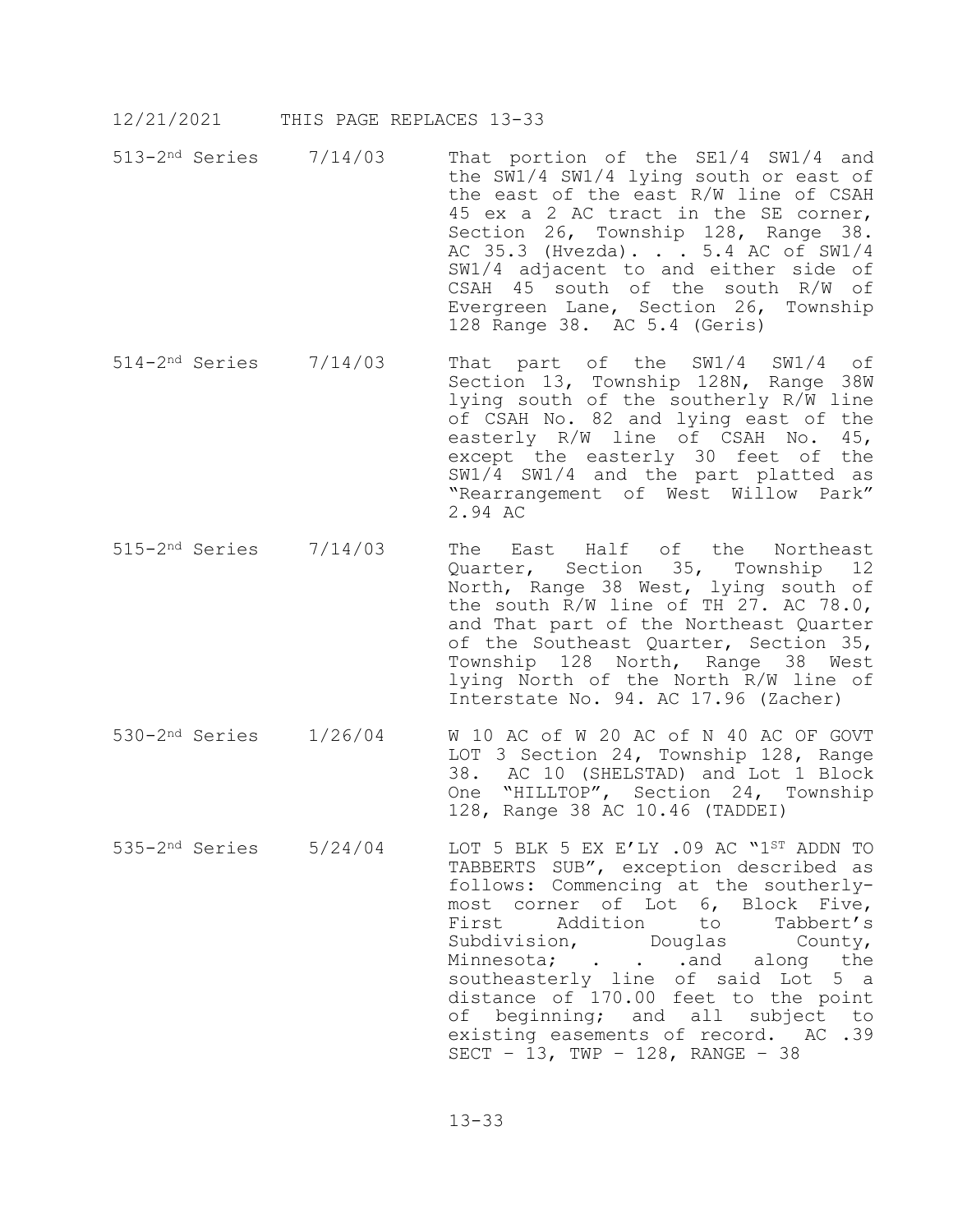- 562-2nd Series 8/8/05 W 30 AC of NW ¼ SW ¼ & W 30 AC of SW ¼ NW  $\frac{1}{4}$ , EX 0.57 AC, Sect - 13, TWP -128, Range – 38 (AC 59.94 – Karl) and . . . and NW  $\frac{1}{4}$  SE  $\frac{1}{4}$  & SE 1.70 AC of SW  $\frac{1}{4}$  NE  $\frac{1}{4}$ , Sect - 13, TWP - 128, Range -38 (AC 41.7 – Williams Pipeline)
- 563-2nd Series 8/8/05 Lots 1 and 2, Block One, "Eighth Addition to Tabbert's Subdivision", Section 13, Township 128, Range 38 AC 7.03
- 564-2nd Series 8/8/05 NE ¼ SW ¼ Lying NW'ly of CL of CSAH #45, Section 26, Township 128, Range 38. AC 28.43
- 565-2nd Series 8/8/05 All of the Northwest Quarter of the Northeast Quarter, and the Northeast Quarter of the Northwest Quarter, and<br>... and east right of way of and east right of way of Interstate Highway No. 94 and MnDOT Right of Way Plat No. 21-22. Section 35, Township 128 North, Range 38 West AC 148.5
- 566-2nd Series 8/22/05 North 200 feet of East 175 feet of West 250 feet of Southwest ¼ Northwest ¼ Section 6, Township 127, Range 27
- 567-2nd Series 8/22/05 0.52 Acres of NW ¼ NW ¼ Section 6, Township 127, Range 27
- 573-2nd Series 11/28/05 That part of Gov. Lot 1, Section 14, Township 128 North, Range 38 West, of the 5th P.M. described as follows: Beginning at the Southeast corner of<br>said  $Gov.$  Lot  $1;$ ... then said Gov. Lot 1; ... N89°29'27"W, 500 feet more or less to<br>the point of beginning. Said the point of beginning. Exception contains 5.43 acres more or less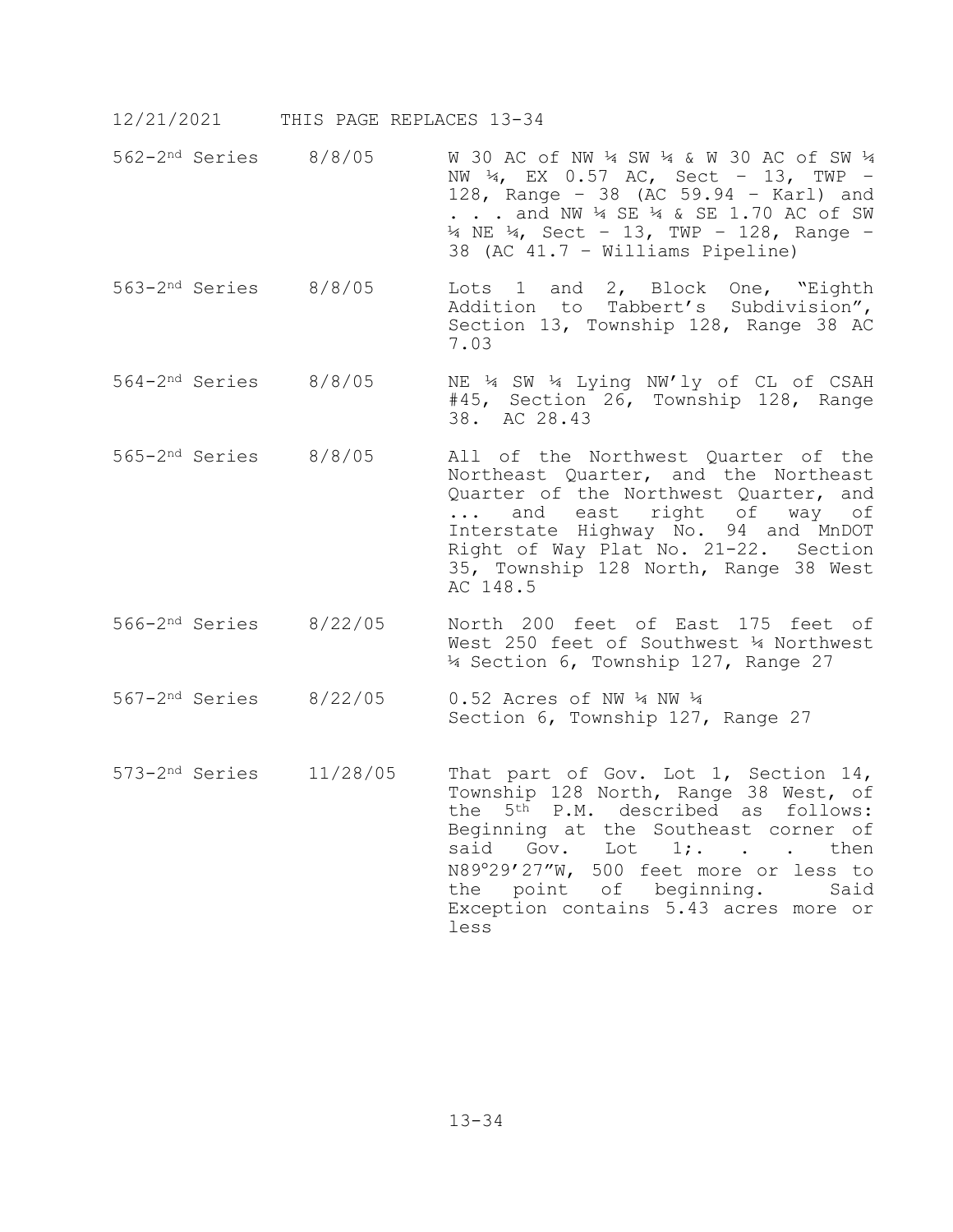- 574-2nd Series 12/12/05 (Amends Ord. No. 566, 2nd Series (Moe)) By more particularly describing property to be annexed: A part of SW1/4NW1/4 of Section 6, Township 127 North, Range 37 West, and more particularly described as follows:. . . Thence North 89°34' East, 175.00 feet to the point of beginning and containing 0.80 acre more or less.
- 575-2nd Series 12/12/05 (Amends Ord. No. 567, 2nd Series (Feda))<br>By mo more particularly describing property to be annexed: A part of the NW1/4 of NW1/4 of Sec. 6, Twp. 127N, Rge.  $37W$  of  $5^{th}$  P.M., and more particularly described as follows, towit:. . .adjacent to the above described property and subject to the easements created in Doc. No. 16732, Douglas County Recorder's Office.
- 585-2nd Series 7/10/06 That part of the South Half of the Southwest Quarter of Section 26, Township 128 North, Range 38 West, Douglas County, Minnesota, described<br>as follows: Commencing at the as follows: Commencing at the southwest corner of Lot 1, Block Three, EVERGREEN ACRES, according to the recorded plat thereof . . . . and Lot 3, Block Three, "Evergreen Acres", Section 26, Township 128, Range 38. AC .87
- 596-2nd Series 3/12/07 Lot 1, Block 1, "Evergreen Acres, 2nd Addition", Section 26, Township 128, Range 38. AC 5.00
- 597-2nd Series 3/12/07 Easterly 3.15 acres of Lot A of "Auditors Sub of Part of Government Lots 6 & 7" and .05 acres of Lot 6. Section 14, Township 128, Range 38. AC 3.15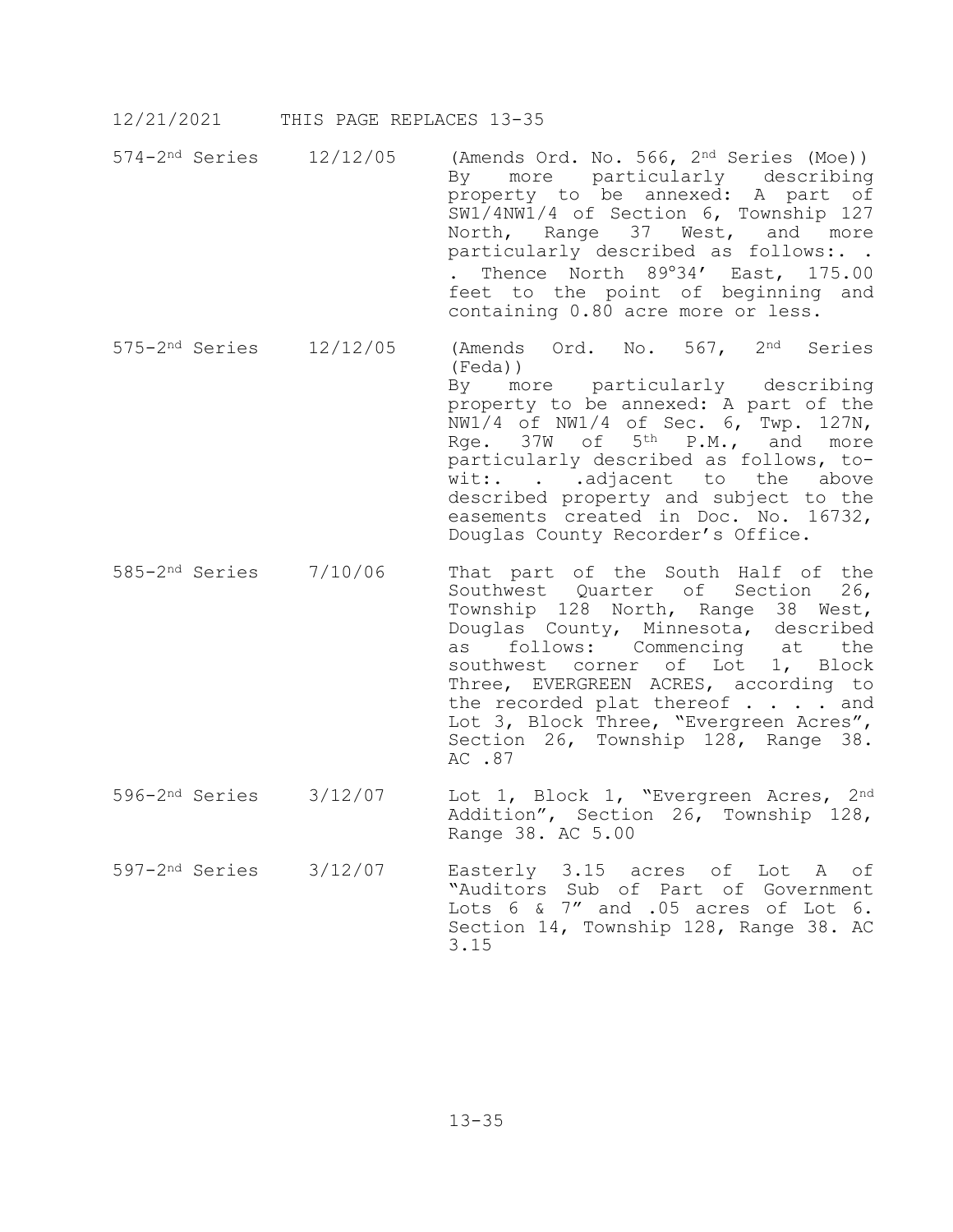- 604-2nd Series 5/29/07 (Amends Ord. 597, 2nd Series (Ferguson) by more particularly describing the territory to be annexed: That part of Lot A of "Auditors Subdivision of Government Lots 6 7 &, Section 14, Township 128 North, Range 38 West, and that part of Government Lot 6, Section 14, Township 128 North, Range 38 West, Douglas County, Minnesota, described as follows...containing 3.15 acres more<br>or less. Excepting Therefrom: That or less. Excepting Therefrom: part of Lot A of Auditor's Subdivision of Government Lots 6 & 7, Section 14, Township 128 North, Range 38 West, and that part of Government Lot 6, Section 14, Township 128 North, Range 38 West, Douglas County, Minnesota, described as follows…containing 0.11 acres more or less.
- 607-2nd Series 5/29/07 (Freking) That part of Lot 1, Block 2, "Evergreen Addition"……Section 26, Township 128, Range 38. AC 0.184
- 608-2nd Series 10/8/07 (Nadeau) All that part of the SE ¼ NW ¼, Section 35, Township 128 North, Range 38 West, lying south of I-94, Douglas County, Minnesota, containing 10.99 acres more or less, and E ½ SW ¼, Section 35, Township 128 North, Range 38 West, except that part of the above described premises conveyed to State of Minnesota and described as follows:……AC 79.89
- 623-2nd Series 8/22/08 (Douglas County) That part of E ½ of the NW ¼, Section 24, Township 128 North, Range 38 West of the 5th Principal Meridian, Douglas County, Minnesota lying north of Subdivision P of the NW  $\frac{1}{4}$  of the NE  $\frac{1}{4}$  and of Lot 1, Section 24, T128N, R38W and except<br>Norling's Addition". Section 24, Norling's Addition". Section Township 128, Range 28. AC 11.16
- $631-2<sup>nd</sup>$  Series  $1/12/09$  (Nadeau) This ordinance was amended by Ordinance No. 634, and therefore was never recorded at the County.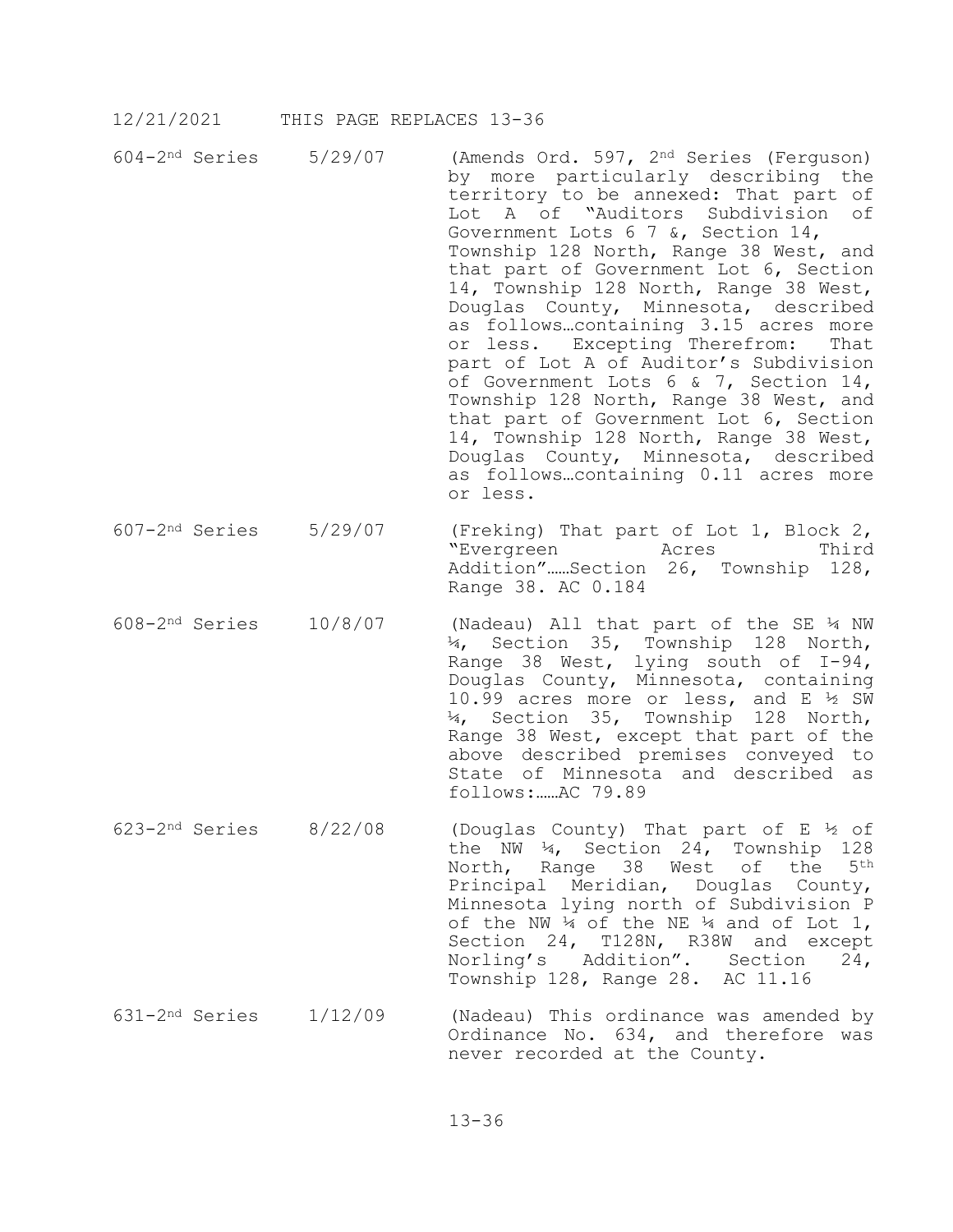- 12/21/2021 THIS PAGE REPLACES 13-37
- 632-2nd Series 1/12/09 (Zavadil Development) This ordinance was amended by Ordinance No. 635, and<br>therefore never recorded at the therefore never recorded County.
- 634-2<sup>nd</sup> Series 3/09/09 (Nadeau)NW  $\frac{1}{4}$  and NE  $\frac{1}{4}$  SW  $\frac{1}{4}$ , all in Section 2 township 127 North, Range 38 West, EXCEPT that part of the abovedescribed premises conveyed to State of Minnesota and described as such in Document 265272 as filed for record in the Office of County Recorder, Douglas County Minnesota on December 15, 2004. Section 02, Township 127, Range 38. AC 197.76
- 635-2nd Series 3/09/09 (Zavadil Development) That part of the North Half of the Southwest Quarter, that part of the Northwest Quarter of the Southeast Quarter, the Southeast Quarter of the Southwest Quarter, and the Southwest Quarter of the Southeast Quarter, all within Section 1, and that part of the Northeast Quarter of the Southeast Quarter, Section 2, all within Township 127 North, Range 38<br>West, Douglas County, Minnesota, West, Douglas County, described as follows…(Exhibit A); That part of the South Half of the Northeast Quarter of Section 1, Township 127 North, Range 38 West, Douglas County, Minnesota, described as follows...(Exhibit B); That part of<br>the Morthwest Quarter of the Northwest Quarter Southeast Quarter, Section 1, Township 127 North, Range 38 West, Douglas<br>County, Minnesota, described as Minnesota, described as follows…(Exhibit C). AC 184.2
- 636-2nd Series 05/11/09 (Crowser) Lot 4 and Lot 5, Block One, Lot 1 and Lot 2, Block Two, and the westerly .01 acres of Lot 3, Block Two, "Ridgewood". Section 12, Twp 128, Range 38. AC 2.08
- 641-2nd Series 08/10/09 (Zavadil Development, 2A) Property located adjacent to Cross Country Lane in Lake Mary Township (30-0032-200, 30-0039-000, 30-0012-000, 30-0268- 000). AC 120.25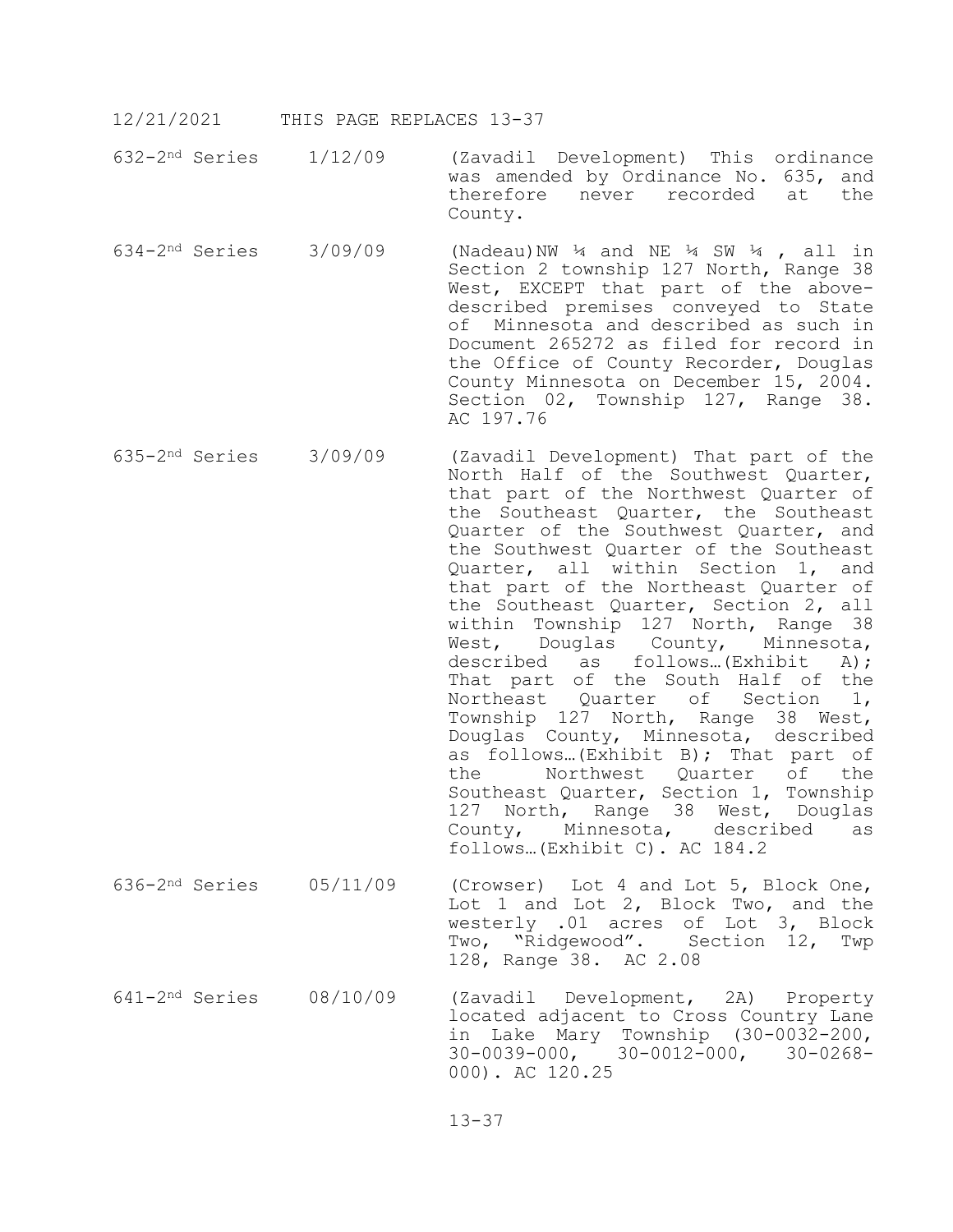- 642-2nd Series 8/10/09 (Zavadil Development, 2B) Property located adjacent to Cross Country Lane in Lake Mary Township (30-0036-000, 30-0037-000, 30-0232-000, 30-0234- 000). AC 135.72
- 643-2nd Series 8/10/09 (Zavadil Development, 2C) Property located adjacent to Cross Country Lane in Lake Marty Township (30-0035-000, 30-0049-000, 30-0053-000, 30-0212-000, 30-0212-200, 03-0235-000). AC 183.07
- 660-2nd Series 9/13/10 (West Central Communities Action Inc) Beginning at the southwest corner of Lot 6, Block One, "Norling's Addition" according to the plat thereof recorded in the office of the Douglas County Recorder, thence westerly along the north right-of-way line of County State Aid Highway #90 a distance of seventy-three (73) feet, thence north a distance of two-hundred-ninety (290) feet to the City limits of the City of Alexandria, thence easterly to the west line of said "Norlings Addition", thence southerly to the point of beginning. Section 24, Township 128, Range 38. AC .53
- 680-2nd Series 11/13/12 (Baumgartner) Triang Ne'ly 0.125 AC of Lot 1 Blk 8 (80' on Lake), "Franzens 3rd Westwood" Section 24, Twp 128, Range 38. AC 0.125
- 686-2nd Series 6/24/13 (Meyer-Dick, Heskin) Lot 15, Block Four, "LeHomme Dieu Division of East Addition to Three Havens" (Meyer-Dick: 12-1235-000) and Lot 14, Block Four, "LeHomme Dieu Division of East Addition to Three Havens and an portion of the undesignated portion of<br>East Addition to Three Havens" to Three Havens" (Heskin: 12-1234-000). Section 12, Twp 129, Range 37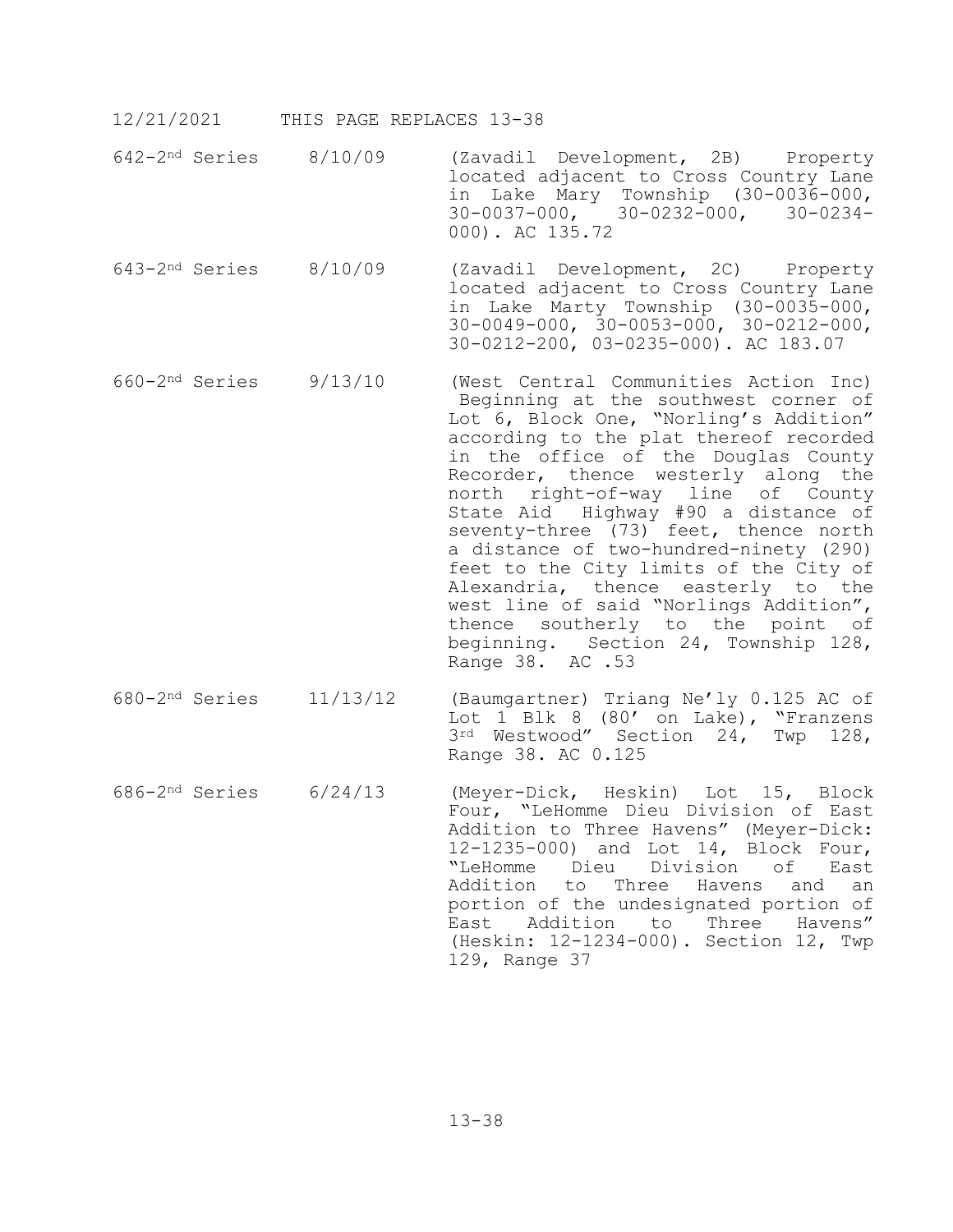- 687-2nd Series 7/22/13 Amending Ordinance 686-2nd Series. (Meyer-Dick, Heskin) Lot 15, Block Four, "LeHomme Dieu Division of East Addition to Three Havens" (Meyer-Dick: 12-1235-000) and Lot 14, Block Four,<br>
"LeHomme Dieu Division of East "LeHomme Dieu Division of Addition to Three Havens and an portion of the undesignated portion of East Addition to Three Havens" (Heskin: 12-1234-000). Section 12, Twp 129, Range 37
- 690-2nd Series 11/12/13 (Paulson) Lot 2 Blk (Except Part in Alex City) "Ridgewood 3rd Addition" (Adjoins 63-0691-196) Section 12, Twp 128, Range 38
- 701-2nd Series 07/14/14 Lot 29, Bock 1 "Franzen's Second Westwood", Section 12, Twp, Range 38
- 702-2nd Series 07/14/14 (Thompson) N 129' of Lots 5 and 6, Block One "Perrylange Bay", Section 32, Twp 129, Range 37
- 703-2nd Series 07/14/14 Lot 1, Block 1 (Except part platted to "Evelyn Estates") (Bartholomew – 27- 0530-000) and Lot 2, Block 1 (Hansen – 27-0531-000) "Second Addition to Tabbert's Subdivision", Section 12, Twp 128, Range 38
- 705-2nd Series 08/25/14 Lot 7, 8, and 9, Block Two, "Third Addition to Tabberts Subdivision", Section 12, Twp 128, Range 38
- 713-2nd Series 12/08/14 (Nokes/Franson) Lots 6 and 7, Block Two, "Second Addition to Tabberts Subdivision", Section 24, Twp 128, Range 38
- 731-2nd Series 08/10/15 (Correction to Ord. 701) Lot 29, Block 3, "Franzen's Second Westwood", Section 12, Twp 128, Range 38
- 746-2nd Series 04/25/16 (Fath) N 129' of Lot 7, Block One "Perrylange Bay", Secton 32, Twp 129, Range 37 (adjoins 63-4108-220)